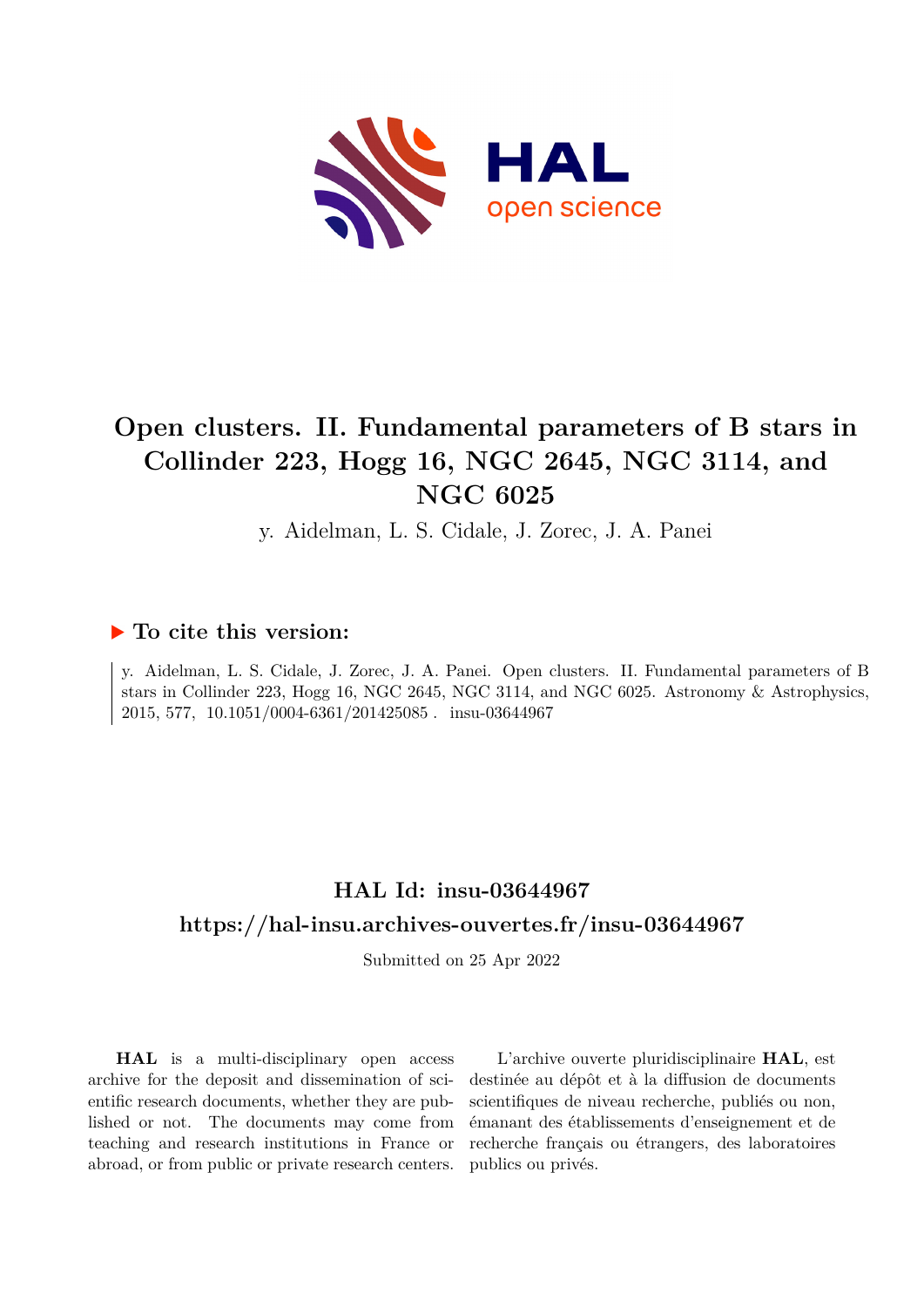A&A 577, A45 (2015) DOI: 10.1051/0004-6361/[201425085](http://dx.doi.org/10.1051/0004-6361/201425085) © ESO 2015

# **Open clusters**

# **II. Fundamental parameters of B stars in Collinder 223, Hogg 16, NGC 2645, NGC 3114, and NGC 6025**-

Y. Aidelman<sup>1,2,\*\*</sup>, L. S. Cidale<sup>1,2,\*\*\*</sup>, J. Zorec<sup>3,4</sup>, and J. A. Panei<sup>1,2,\*\*\*</sup>

<sup>1</sup> Departamento de Espectroscopía, Facultad de Ciencias Astronómicas y Geofísicas, Universidad Nacional de La Plata (UNLP), Paseo del Bosque S/N, 1900 La Plata, Argentina

e-mail: aidelman@fcaglp.unlp.edu.ar<br>
<sup>2</sup> Instituto de Astrofísica La Plata, CCT La Plata, CONICET-UNLP, Paseo del Bosque S/N, 1900 La Plata, Argentina<br>
<sup>3</sup> Sorbonne Université, UPMC Univ. Paris 6, 934 UMR7095-IAP, 75014 Pa

Received 30 September 2014 / Accepted 28 January 2015

### **ABSTRACT**

Context. The knowledge of accurate values of effective temperature, surface gravity, and luminosity of stars in open clusters is very important not only to derive cluster distances and ages but also to discuss the stellar structure and evolution. Unfortunately, stellar parameters are still very scarce.

Aims. Our goal is to study five open clusters to derive stellar parameters of the B and Be star population and discuss the cluster properties. In a near future, we intend to gather a statistically relevant samples of Be stars to discuss their origin and evolution.

Methods. We use the Barbier-Chalonge-Divan spectrophotometric system, based on the study of low-resolution spectra around the Balmer discontinuity, since it is independent of the interstellar and circumstellar extinction and provides accurate Hertzsprung-Russell diagrams and stellar parameters.

Results. We determine stellar fundamental parameters, such as effective temperatures, surface gravities, spectral types, luminosity classes, absolute and bolometric magnitudes and colour gradient excesses of the stars in the field of Collinder 223, Hogg 16, NGC 2645, NGC 3114, and NGC 6025. Additional information, mainly masses and ages of cluster stellar populations, is obtained using stellar evolution models. In most cases, stellar fundamental parameters have been derived for the first time. We also discuss the derived cluster properties of reddening, age and distance.

Conclusions. Collinder 223 cluster parameters are  $\overline{E(B-V)} = 0.25 \pm 0.03$  mag and  $\overline{(m_v - M_v)_0} = 11.21 \pm 0.25$  mag. In Hogg 16, we clearly distinguish two groups of stars (Hogg 16a and Hogg 16b) with very different mean true distance moduli (8.91  $\pm$  0.26 mag and  $12.51 \pm 0.38$  mag), mean colour excesses  $(0.26 \pm 0.03$  mag and  $0.63 \pm 0.08$  mag), and spectral types (B early-type and B late-/Atype stars, respectively). The farthest group could be merged with Collinder 272. NGC 2645 is a young cluster (<14 Myr) with  $\overline{E(B-V)}$  = 0.58±0.05 mag and  $\overline{(m_v - M_v)_0}$  = 12.18±0.30 mag. The cluster parameters of NGC 3114 are  $\overline{E(B-V)}$  = 0.10 ± 0.01 mag and  $(m_v - M_v)$ <sup>0</sup> = 9.20 ± 0.15 mag. This cluster presents an important population of Be star, but it is difficult to define the cluster membership of stars because of the high contamination by field stars or the possible overlapping with a nearby cluster. Finally, we derive the following cluster parameters of NGC 6025:  $\overline{E(B-V)} = 0.34 \pm 0.02$  mag,  $\overline{(m_v - M_v)_0} = 9.25 \pm 0.17$  mag, and an age between 40 Myr and 69 Myr. In all the cases, new Be candidate stars are reported based on the appearance of a second Balmer discontinuity.

**Key words.** open clusters and associations: individual: Collinder 223 – stars: fundamental parameters – stars: emission-line, Be – open clusters and associations: individual: Hogg 16 – open clusters and associations: individual: NGC 2645 – open clusters and associations: individual: NGC 3114

# **1. Introduction**

Open clusters represent samples of stars that are thought to be coeval, share a common origin, and hence have the same chemical composition. These properties make open clusters ideal targets to study the stellar structure and evolution. In addition, because of their compact shapes, they are often used as distance calibrators and galactic spiral arm tracers. These results, together with metallicity determinations and kinematic studies of the Galaxy, enable us to trace the history of the galaxy formation.

Most of the parameters that describe the open clusters are based on photometric studies since the stars that comprise them have scarce spectroscopic data. However, the knowledge of the fundamental parameters of the stars (spectral type, luminosity class, effective temperature, surface gravity, etc.) are very important not only to determine the cluster distance and age, but also to analyse and discuss the formation and evolution of stars with peculiarities, such as Be stars and chemically peculiar stars,

<sup>-</sup> Observations taken at CASLEO, operating under agreement of CONICET and the Universities of La Plata, Córdoba and San Juan, Argentina.

<sup>\*\*</sup> Fellow of CONICET, Argentina.

<sup>\*\*\*</sup> Member of the Carrera del Investigador Científico, CONICET, Argentina.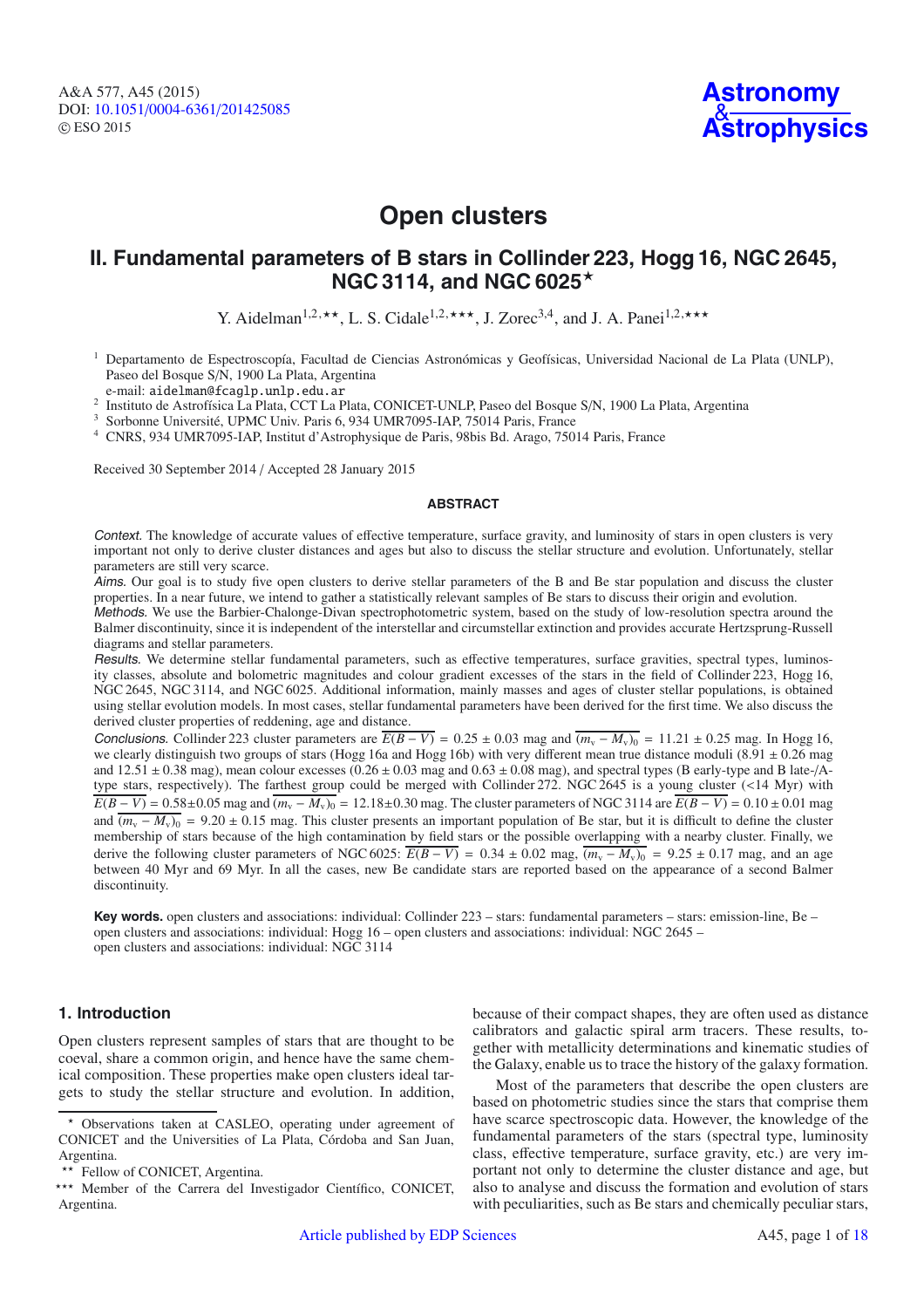and the incidence of binarity. In a recent work, Aidelman et al. (2012, hereinafter Paper I) introduced the spectrophotometric Barbier-Chalonge-Divan (BCD) method (Barbier & Chalonge 1941; Chalonge & Divan 1952) as a tool to evaluate accurate physical parameters of the cluster's stars and the cluster properties in a fast and direct way. On the other hand, as the BCD parameters are free of interstellar and circumstellar absorption, the location of stars in the Hertzsprung-Russell (HR) diagram is more accurate than classical methods based on plain photometry, thus allowing for better determinations of cluster ages. Particularly, the BCD method also enables us to isolate each star in very crowded stellar regions and discuss its cluster membership taking its colour excess and distance estimate into account.

This work presents a spectrophotometric investigation to derive stellar parameters of around 110 B-type stars in the field of the galactic clusters Collinder 223, Hogg 16, NGC 2645, NGC 3114, and NGC 6025. Some of them are located in the fourth galactic quadrant towards the Carina arm tangent, which makes a proper distance estimate difficult. This geometrical projection favours overlapping clusters and makes it difficult to set a clear membership identification.

The paper is organized as follow: data acquisition and reduction procedure are given in Sect. 2. Spectrophotometric results on the cluster parameters and memberships are provided in Sect. 3. A discussion about the methodology used and results obtained are also presented. Possible scenarios linked to the observed negative gradient excess in NGC 3114 are delineated in Sect. 4. The conclusions are summarized in Sect. 5.

#### **2. Observations**

Low-resolution spectra of stars in several open clusters were obtained in different observing runs between the years 2002 and 2013. Two of these clusters were published in Paper I and here we present the results corresponding to other five clusters.

We performed the observations at the Complejo Astronómico El Leoncito (CASLEO), San Juan, Argentina, using the Boller & Chivens spectrograph attached to the Sahade 2.15 m telescope. All the spectra were taken with the 600 l mm−<sup>1</sup> grating (#80). Before 2011, the covered spectral wavelength was 3500–4700 Å, while the latest observations were carried out in the wavelength interval 3500–5000 Å. The effective spectral resolution obtained is 4.53 Å every two pixels.

We took the observations at the lowest possible zenith distance to minimize refraction effects due to the Earth's atmosphere and, thus, to avoid light losses as a function of wavelength. We also used the widest possible opening of the slit to minimize light losses. Each night we observed several flux standard stars to perform the spectral flux calibrations.

The reduction procedure was carried out with the  $IRAF<sup>1</sup>$  software package (version 2.14.1) and all spectra were corrected for atmospheric extinction.

### **3. Results**

To analyse the spectroscopic data of the population of B and Be stars in open clusters, we used the BCD spectrophotometric method. This method is based on the measurement of four parameters on low-resolution spectra around the Balmer discontinuity. Two of them, *D* and  $\lambda_1$ , describe the height and the average spectral position of the Balmer jump, respectively. The third and fourth parameters are the colour gradients,  $\Phi_{uv}$  and  $\Phi_b$ , which give the slope of the Balmer and Paschen continua, respectively. All these parameters lead to direct determinations of the star's effective temperature,  $T_{\text{eff}}$ , logarithm of the surface gravity, log  $q$ , absolute visual magnitude,  $M_v$ , and bolometric magnitude,  $M_{bol}$ , as is described in Paper I.

It was shown that the appearance of a second Balmer discontinuity, near  $\lambda$ 3648 Å, in emission or in absorption, is correlated with the presence of Balmer emission lines (Divan et al. 1982; Moujtahid et al. 2000). Since our spectra do not enable us to see either the H $\alpha$  line, which is out of the spectral range, or the possible weak emission components in the  $H\beta$  line, because of the low resolution of our spectra, the presence of a second Balmer discontinuity provides justification that the star is a Balmer emission-line object.

For each cluster, the result of their individual members are gathered in two tables. The first table shows the star identification, the observed BCD parameters  $D$ ,  $\lambda_1$ ,  $\Phi_b$  and the stellar physical properties (spectral type and luminosity class, *T*<sup>e</sup>ff,  $\log g$ ,  $M_v$ ,  $M_{bol}$ , and the intrinsic colour gradient  $\Phi_0^0$ ). Regarding the spectral types derived from the BCD method, when possible the spectral types derived from the BCD method, when possible, we have tested them with those of the standard MK system. In some occasions, we were not able to interpolate or extrapolate the BCD parameters into the BCD-calibration tables. In those cases, the MK-classification system was used, while the fundamental parameters were taken from Cox (2000) and the intrinsic colour gradients were derived using the relation between  $\Phi_b$ and  $(B - V)$  given by Moujtahid et al. (1998).

The second table includes for each star: the visual apparent magnitude  $m_v$ , the obtained colour excess  $E(B - V)$ , the true distance modulus  $(m_v - M_v)_0$ , the distance *d*, the luminosity  $\mathcal{L}$ relative to the solar one, the stellar mass *M*, and age. Stellar masses were determined by interpolation using non-rotating evolutionary models with  $Z = 0.014$ , given by Ekström et al. (2012).

For each cluster, we estimate the arithmetic mean distance modulus, reddening, and age, with their corresponding standard  $\arccos^2$ , using data of a pre-selected sample of stars assumed to be probable cluster members (*pm*). To determine the star membership, we consider here a more restrictive criterion than that proposed in Paper I. That is, when the star's distance modulus is outside the region defined by three times the standard deviation,  $\sigma_{N-1}$ , the star is considered a non-member (nm) of the cluster. If the star falls inside a region between 2  $\sigma_{N-1}$  and 3  $\sigma_{N-1}$ , the star is considered a probable non-member (*pnm*). Finally, the star is assumed to be a member when it is inside a region of  $2\sigma_{N-1}$  size around the mean cluster distance modulus.

The initial sample of probable star members is roughly preselected by constructing a histogram of frequencies of stellar distance-moduli with classes chosen according to Sturge's rule<sup>3</sup>. This histogram is corrected for errors affecting the individual stellar distance-modulus determination using Gaussian kernel estimators (Bowman & Azzalini 1997), which produced a smoothed distribution of frequencies. We adopted the weighted mean value for the distance modulus and colour excess as a rep-

IRAF is distributed by the National Optical Astronomy Observatory, which is operated by the Association of Universities for Research in Astronomy (AURA), Inc., under cooperative agreement with the National Science Foundation.

<sup>&</sup>lt;sup>2</sup> The standard error,  $\epsilon = \sigma_{N-1}/\sqrt{N}$ , is defined as the standard deviation for a finite population  $\sigma_{N-1}$  divided by the square root of the viation for a finite population,  $\sigma_{N-1}$ , divided by the square root of the sample size, *N*.

<http://www.jstor.org/stable/2965501>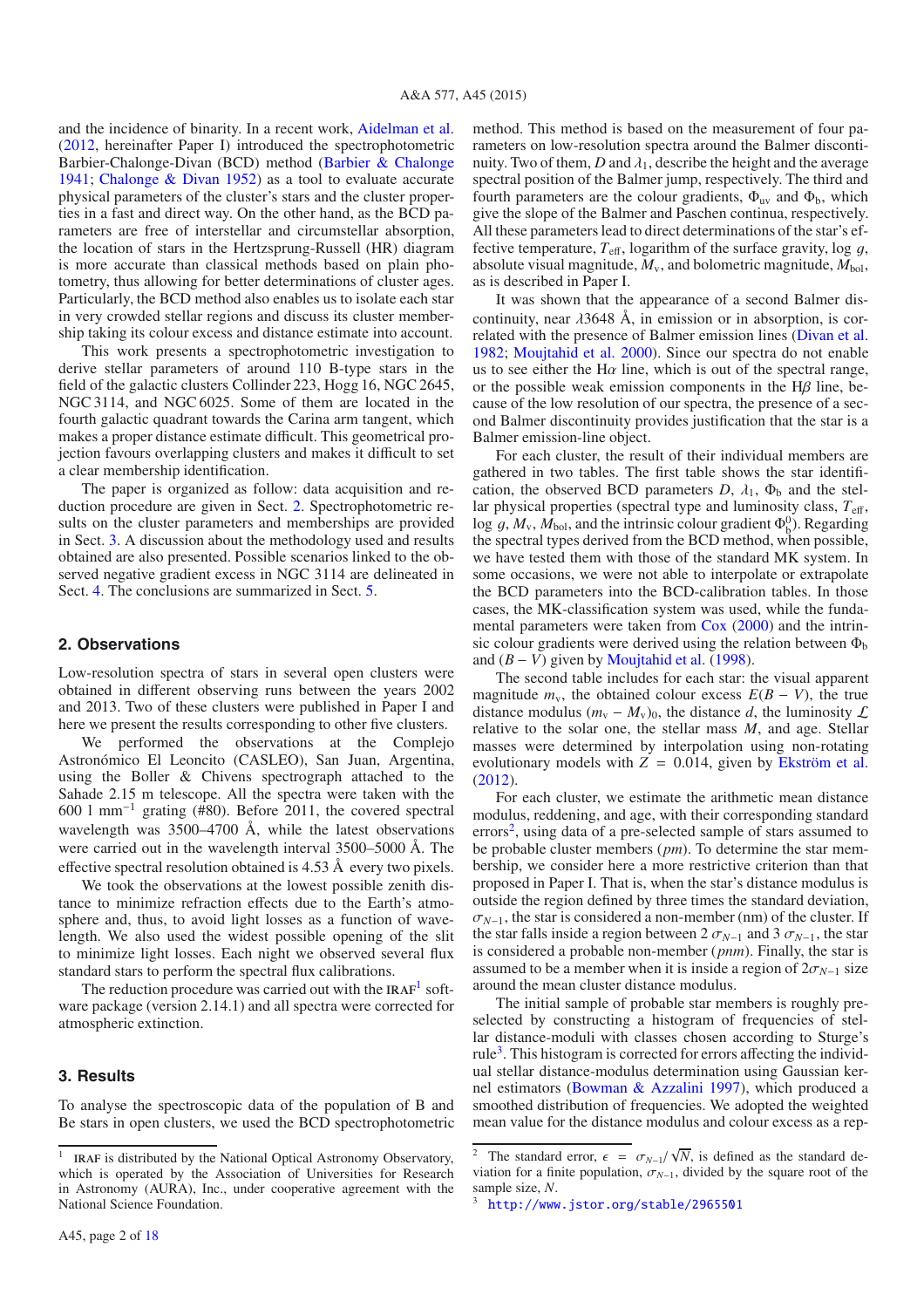**Table 1.** Mean properties of open clusters obtained from the BCD method.

| Cluster                       | $E(B-V)$                                                                                          | $(m_{v} - M_{v})_{0}$                                                                                                                                                                                                                                                  | $\langle d \rangle$ | Age                                                                      |
|-------------------------------|---------------------------------------------------------------------------------------------------|------------------------------------------------------------------------------------------------------------------------------------------------------------------------------------------------------------------------------------------------------------------------|---------------------|--------------------------------------------------------------------------|
|                               | $\lceil \text{mag} \rceil$                                                                        | $[\text{mag}]$                                                                                                                                                                                                                                                         | [pc]                | [Myr]                                                                    |
| Cr223<br>Hogg 16a<br>Hogg 16b | $0.63\pm0.08$<br>NGC 2645 $0.58 \pm 0.05$<br>NGC 3114 $0.10 \pm 0.01$<br>NGC 6025 $0.34 \pm 0.02$ | $0.25 \pm 0.03$ $11.21 \pm 0.25$ $1746_{-186}^{+209}$<br>$0.26 \pm 0.03$ $8.91 \pm 0.26$ $605^{+77}_{-69}$<br>$12.51 \pm 0.38$ 3172 <sup>+614</sup><br>$12.18 \pm 0.30$ $2726_{-354}^{+407}$<br>$9.20 \pm 0.15$ $694^{+49}_{-46}$<br>$9.25 \pm 0.17$ $709_{-53}^{+57}$ |                     | $\sim$ 25<br>$<$ 40<br>$11 \pm 3$<br>$6 - 10$<br>$\cdots$<br>$68 \pm 13$ |

resentative quantity for the cluster. The weighted mean is estimated using the entire continuous distribution over the interval indicated by the histogram. The adopted uncertainties of each of these quantities are the weighted standard deviations (Smart 1958),  $\sigma_w$ , which are slightly larger than the arithmetic standard deviation. As the expected cluster size is about a few tens of pcs, only stars inside one  $\sigma_w$  of the mean distance modulus are considered probable members of the cluster (see results in Sects. 3.1–3.5).

Finally, once the cluster sample is defined, we simply use the arithmetic mean values and standard errors to estimate the cluster parameters. The final list of star members is made with the criterion suggested at the beginning of this section.

The mean cluster age is derived in two different ways: the first is by fitting isochrones selected from Ekström et al. (2012), the second is determined by calculating the average of the age of individual star members (for details see Paper I). In the table, we list the age obtained by the ZAMS fitting technique only when the discrepancy between both methods is large. The obtained parameters of the clusters are summarized in Table 1.

#### 3.1. Collinder223

Collinder 223 (Cr 223,  $\alpha = 10^{h}32^{m}16^{s}$  and  $\delta = -60^{\circ}01^{m}2$ ;<br>2000) is a poorly studied medium-size open cluster located in 2000) is a poorly studied medium-size open cluster located in the Carina region, where the Carina spiral feature is seen tangentially (cf. Claria & Lapasset 1991). The *UBV* photometric data have only been obtained by Claria & Lapasset (1991), who showed that Collinder 223 is a genuine open cluster of only B-type stars. Its distance and age are quite uncertain, ranging from  $d = 1686$  pc and  $t = 257$  Myr (Kharchenko et al. 2005) to  $d = 2900 \pm 270$  pc and  $t = 36$  Myr (Claria & Lapasset 1991). Other estimates indicate  $d = 2820 \pm 190$  and  $t = 100$  Myr (Tadross 2004), and  $d = 2130$  pc (Rastorguev et al. 1999, who based their results on the statistical-parallax method with proper motions reduced to the Hipparcos reference system). Colour excess determinations by Claria & Lapasset (1991) and Tadross (2004) show agreement (0.26 mag and 0.25 mag, respectively).

Apart from the brightest stars with known spectral types and luminosity classes, none of the spectroscopic studies devoted to this cluster perform the spectral classification. Among the stars with previously known spectral types, we point out No. 80 and HD 305 296 which are classified as B2Ve by Graham (1970), and stars Nos. 2 and 4, listed in the catalogue of Houk & Cowley (1975), which are classified as B9.5IV/V and B8III, respectively. The latter, star No. 4, was also classified by Wade & Smith (1985) as B5/6, B6, and B3, in three different ways using the *<sup>u</sup>*v*b*yHβ photometry and the ultraviolet flux. Other stars listed in



**[Fig. 1.](http://dexter.edpsciences.org/applet.php?DOI=10.1051/0004-6361/201425085&pdf_id=1)** Frequency distribution of stars (*left*) and colour excesses (*right*) per interval of distance moduli (*left*). Probable members are expected inside a spatial volume of twice the standard deviation.

the catalogue of Nesterov et al. (1995): Nos. 9, 29, 48, 56, and 57 are listed as A0; No. 20 as A; No. 106 as F2; HD 305 291 as B2.

Because of the lack of a homogeneous classification, we made use of the BCD method to derive the fundamental parameters of many stars in the field of Cr 223. These results are shown in Tables 5 and 6. Based on the histogram of frequencies of stellar distance-moduli, we selected a first sample of probable cluster members (see Fig. 1, upper panel). From this pre-sample, the BCD absolute magnitudes and colour excesses enable us to obtain the mean cluster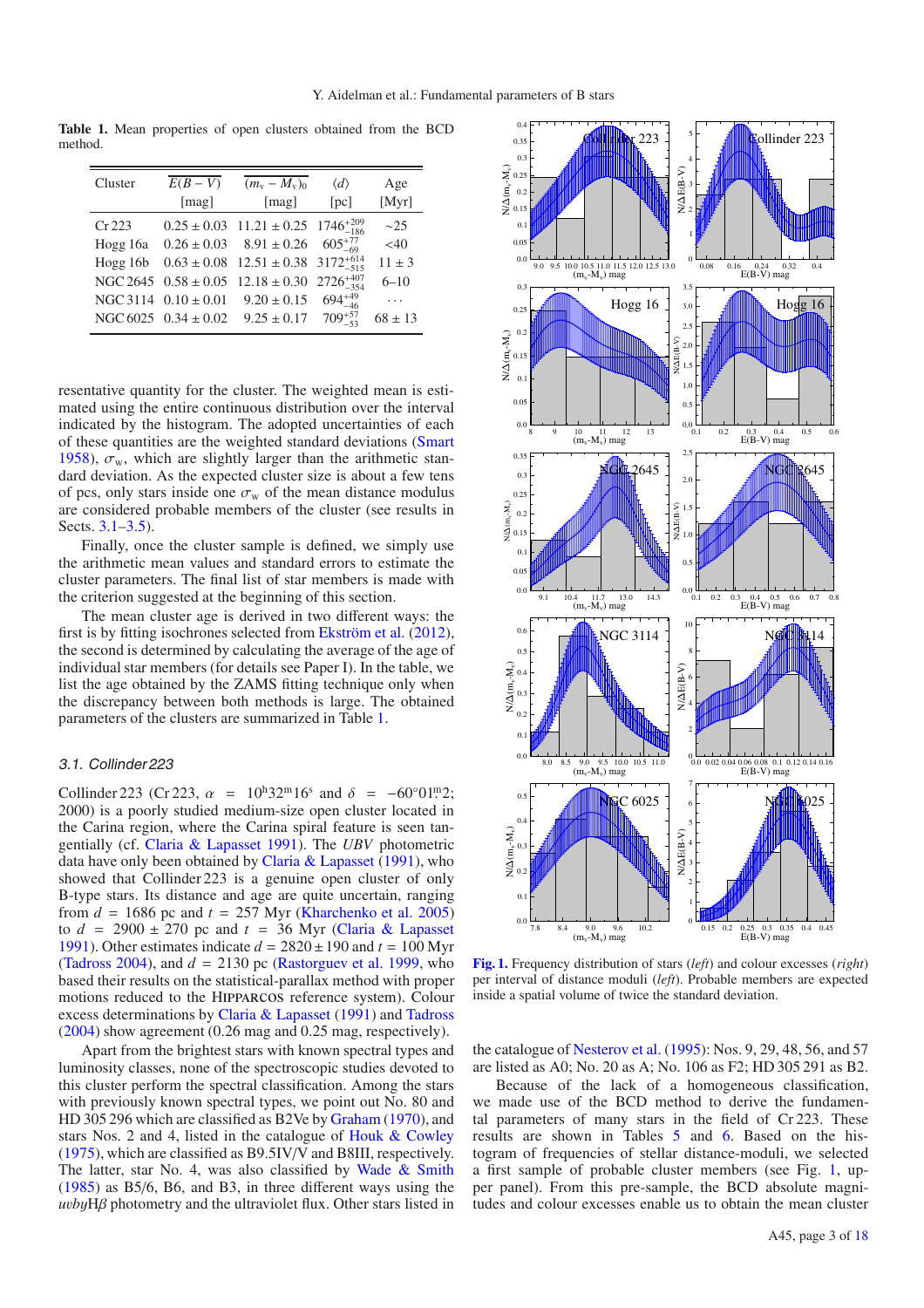#### A&A 577, A45 (2015)

| ID       | Other                 | Spectral                                                             | References        |
|----------|-----------------------|----------------------------------------------------------------------|-------------------|
|          | Lynga designation     | types                                                                |                   |
| 003      | HD 87458              | B8III, B8II/III, B8III, B8IIIe                                       | 1, 2, 3, 10       |
| 004      | HD 87 241             | B9III, B9III, B8.5IVp (Si II), B8.5, B8.5IIIe, B9 1, 2, 3, 8, 10, 11 |                   |
| 005      | HD 87 266             | B1V, B3IV, B2IV/Vp, B2.5V, B9 (Si)                                   | 1, 2, 3, 10, 12   |
| 006      | HD 87137              | B8II/III, B9IV, B8III                                                | 2, 3, 10          |
| 007      | HD 87042              | B9V, B9.5IV/V, B9III/IV, B9, B9.5V                                   | 1, 2, 3, 8, 10    |
| 009      | HD 87 222             | B3V, B3IV, B2IVp, B3V, B3, O                                         | 1, 2, 3, 10, 11   |
| 010      | HD 87349              | B8IV, B8V, B8III, B8, B7V                                            | 1, 2, 3, 8, 10    |
| 011      | HD 87031              | B9IV, B9III, B9.5IV, B9III                                           | 1, 2, 3, 10       |
| 013      | HD 304 848            | <b>B9IV, B9</b>                                                      | 3, 9              |
| 015      | HD 87612              | B7V, B8V, B4Vn, B6V                                                  | 1, 2, 3, 10       |
| 028      | HD 87404              | B8IV, B9, B7Vn, B8IV                                                 | 1, 2, 3, 6        |
| 033      | HD 87818              | B8/B9IV, A0Vn                                                        | 2, 3              |
| 040      | HD 304 894            | <b>B9V, A0</b>                                                       | 1, 9              |
| 047      | HD 87565              | B4V, B4IV, B2Vnne, B4IV, B4V, B2Ve                                   | 1, 2, 3, 5, 6, 10 |
| 066      | HD 304 841            | A, B9                                                                | 9, 12             |
| 067      | HD 304840             | А                                                                    | 9                 |
| 079      | HD 304 829            | A3, A2                                                               | 4, 9              |
| 085      | CPD-59 1748           | B9IV:                                                                | 1                 |
| 088      | HD 304 837            | B9                                                                   | 9                 |
| 091      | HD 87 125             | B9IV, B9V, B8.5III shell                                             | 1, 2, 10          |
| 097      | HD 87 205             | B9V, B9II/III                                                        | 1, 2              |
| 099      | CPD-591677            | $\ldots$                                                             |                   |
| 100      | HD 304 836            | <b>B6/B9</b>                                                         | $\overline{4}$    |
| 102      | HD 304 835            | A, B9.5III                                                           | 9,10              |
| 105      | CPD-59 1666           | $\ldots$                                                             |                   |
| 124      | HD 304 854            | <b>B9, A</b>                                                         | 4, 9              |
| 126      | HD 87309              | B8V:                                                                 | 1                 |
| 127      | HD 304 855            | А                                                                    | 9                 |
| 129      | HD 87366              | B9V:, B9III, B9V                                                     | 1, 5, 6           |
| 130      | HD 304 856            | А                                                                    | 9                 |
| 132      | HD 304 831            | A <sub>0</sub>                                                       | 9                 |
| 134      | HD 87567              | A                                                                    | $\overline{c}$    |
| 136      | HD 87 581             | B8/B9II/III                                                          | $\overline{2}$    |
| 141      | HD 304 832            | A0, B3III                                                            | 9,10              |
| 147      | HD 304 858            | А                                                                    | 9                 |
| 149      | HD 87507              | B9III, B9II/III, B8III/IV                                            | 1, 2, 10          |
| 186      | HD 86 981             | <b>B9IV, B8/B9II/III</b>                                             | 1, 2              |
| $\ldots$ | HD 87436              | A7III, A6II/III, A6II, A6II, A4                                      | 1, 2, 7, 10, 11   |
| $\cdots$ | HD 87 801             | B4V, B2/B3Vn, B4.5IV                                                 | 1, 2, 10          |
| $\cdots$ | HD 304 838            | B6/B9, A0                                                            | 4, 9              |
| $\cdots$ | HD 304 839            | B <sub>6</sub> /B <sub>8</sub> , B <sub>9</sub>                      | 4, 9              |
| $\cdots$ | CPD-59 1691           | $\ldots$                                                             |                   |
| .        | $110015881 - 6001125$ |                                                                      |                   |

**Table 2.** NGC 3114: Spectral classification done in previous works. Nomenclature according to Lyngå (1962).

**References.** (1) Frye et al. (1970); (2) Houk & Cowley (1975); (3) Levato & Malaroda (1975); (4) Amieux & Burnage (1981); (5) Jaschek & Egret (1982), (6) Mermilliod (1982a); (7) Gray & Garrison (1989); (8) Hamdy et al. (1993); (9) Nesterov et al. (1995); (10) González & Lapasset (2001); (11) Renson & Manfroid (2009); and (12) Bychkov et al. (2009).

parameters:  $\overline{E(B-V)} = 0.25 \pm 0.03$  mag,  $\overline{(m_v - M_v)_0} = 11.21 \pm$ 0.25 mag and  $\overline{d} = 1990 \pm 220$  pc. All values are based on the average of the data for members and *pnm*. The average of individual distances is only slightly larger than the value obtained using the Pogson law and the mean distance modulus,  $\langle d \rangle = 1746$  pc.

··· J10015881−6001125 ···

To determine the cluster age, we constructed an HR diagram. Using the isochrones given by Ekström et al. (2012) and considering the location of the most evolved stars, HD 305 291 and HD 305 295, both classified as *pnm*, we estimated their age of about 25 Myr (see Fig. 3). Instead, if we use the average of ages computed from the individual stellar ages (members and *pnm*) we obtain  $136 \pm 32$  Myr. However, this last value could be overestimated because of possible anomalies in the colour excess, as is discussed in Sect. 4. Therefore, the age of the cluster is still uncertain and a larger number of objects is needed to obtain a more reliable age determination.

Our distance determination agrees with the value obtained by Kharchenko et al. (2005, 1 686 pc). The colour excess derived with the BCD method (0.25 mag) agrees very well with the estimates done by Claria & Lapasset (1991,  $E(B - V) = 0.26 \pm 1$ 0.03 mag) and Tadross (2004,  $E(B - V) = 0.25 \pm 0.015$  mag).

Then considering the standard error listed in Table 1 and our criterion to define the cluster membership (see Sect. 3), we find that stars Nos. 3, 20, 48, 49, 56, 57, 58, 105, and 106 are members. Among these objects, stars Nos. 48, 49, 57, and 58 were considered by Claria & Lapasset (1991) as only possible members of the cluster. Stars Nos. 5, 9, 21, and 35, HD 305 291 and HD 305 296 are *pnm*, while stars Nos. 2, 4, 29, and 80 are definitely non-members.

The obtained BCD spectral types agree very well with previous determinations except for the stars Nos. 4 and 106. In the case of No. 4 we agree with the classification done by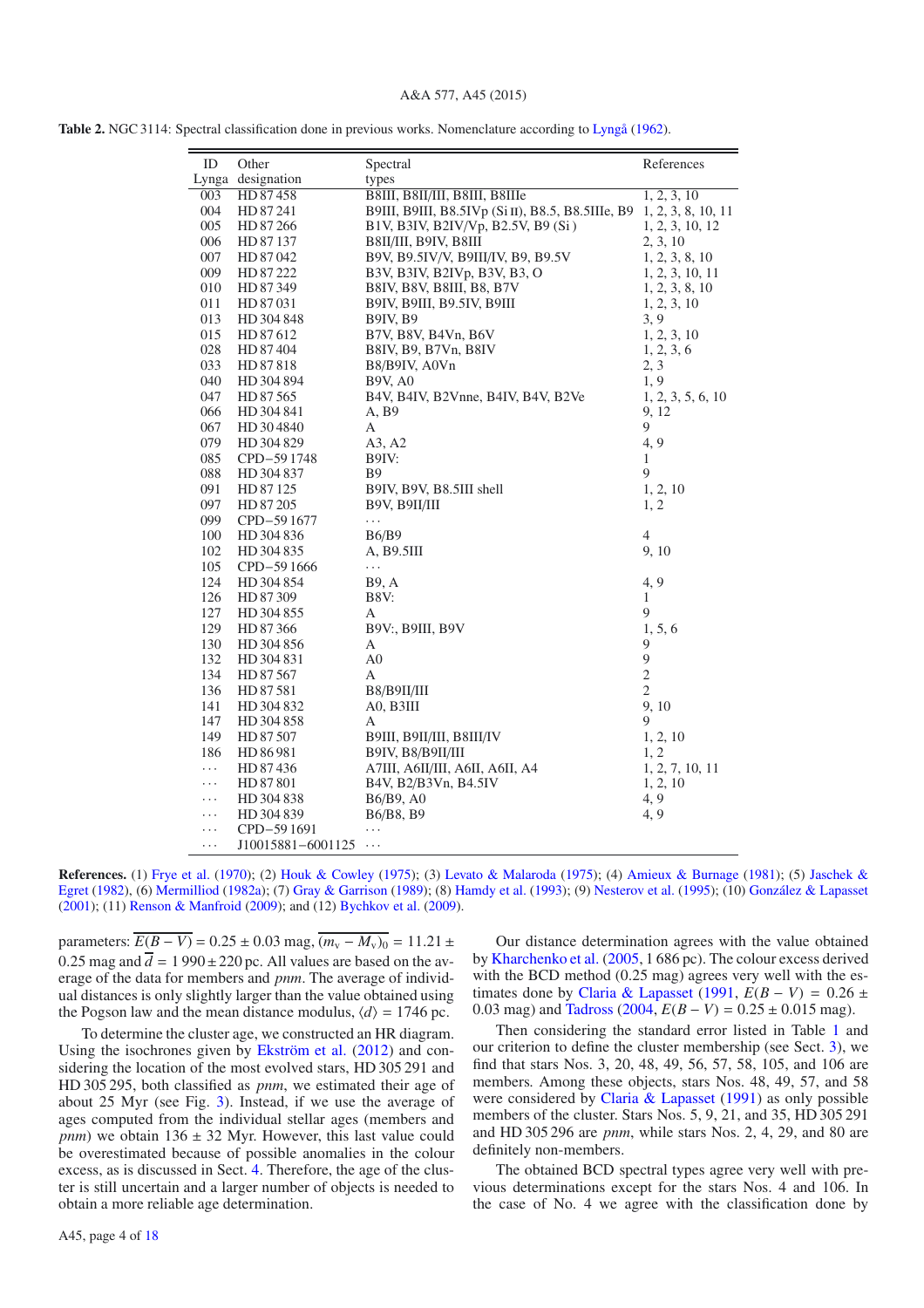**Table 3.** NGC 3114: Stars with anomalous colour gradients.

| ID<br>Lynga | Other<br>designation      | $\Phi_{\rm b}$<br>$[\mu]$ | $\Phi_b^0$<br>$[\mu]$ | $(\Phi_{\rm b}-\Phi_{\rm b}^0)$ |
|-------------|---------------------------|---------------------------|-----------------------|---------------------------------|
| 003         | $HD 87 458^{dd}$          | 0.42                      | $0.78 \pm 0.01$       | $-0.36$                         |
| 005         | HD 87 266                 | 0.62                      | $0.72 \pm 0.01$       | $-0.10$                         |
| 006         | $HD 87 137^{dd}$          | 0.73                      | $0.85 \pm 0.02$       | $-0.12$                         |
| 007         | HD 87042                  | 0.78                      | $1.07 \pm 0.02$       | $-0.29$                         |
| 010         | HD 87349                  | 0.22.                     | $0.81 \pm 0.01$       | $-0.59$                         |
| 013         | HD 304 848                | 0.77                      | $0.81 \pm 0.01$       | $-0.04$                         |
| 015         | HD 87612                  | 0.66                      | $0.75 \pm 0.01$       | $-0.10$                         |
| 028         | $HD 87 404$ <sup>dd</sup> | 0.70                      | $0.79 \pm 0.01$       | $-0.09$                         |
| 040         | HD 304 894                | 0.25                      | $0.95 \pm 0.04$       | $-0.70$                         |
| 047         | HD 87 565 <sup>dd</sup>   | 0.30                      | $0.75 \pm 0.01$       | $-0.45$                         |
| 085         | CPD-591748                | 0.34                      | $1.07 \pm 0.05$       | $-0.73$                         |
| 088         | HD 304 837                | 0.85                      | $1.02 \pm 0.05$       | $-0.17$                         |
| 097         | HD 87 205                 | 0.79                      | $0.85 \pm 0.02$       | $-0.06$                         |
| 129         | $HD 87 366^{dd}$          | 0.68                      | $0.83 \pm 0.02$       | $-0.15$                         |
| 186         | HD 86 981                 | 0.73                      | $0.81 \pm 0.02$       | $-0.08$                         |
| .           | $HD 87 436$ <sup>dd</sup> | 1.30                      | $1.79 \pm 0.02$       | $-0.49$                         |
|             | HD 87801                  | 0.67                      | $0.71 \pm 0.00$       | $-0.04$                         |
|             | J10015881-6001125         | 0.60                      | $0.88 \pm 0.02$       | $-0.28$                         |

Notes. Nomenclature according to Lyngå (1962). <sup>(*dd*)</sup> Stars with double Balmer discontinuity.

Wade & Smith (1985) based on the *<sup>u</sup>*v*b*yHβ photometry and UV fluxes. For No. 106, we confirmed our BCD classification with the MK method and find that this star is a B5 IV and not a F-type star. We have determined the spectral types of the seven remaining stars of our sample for the first time.

In addition, we also find four stars with a second Balmer discontinuity (Nos. 2, 4, 21, and 106), which indicates the presence of a circumstellar envelope, although no emission in the  $H\alpha$  line is reported in the literature.

On the other hand, this cluster has two stars reported as blue stragglers: Nos. 80 and 35 (Claria & Lapasset 1991). However, as we mentioned previously, No. 80 is a B0V-type star, located beyond the cluster ( $d = 3936 \pm 1177$  pc), and No. 35, according to the BCD method, is a B3II probable non-member object. Instead, if we assume that the age of the cluster is 136 Myr (average age obtained from individual stellar values), the BCD classification suggests that HD 305 296 could be a B0V-type blue straggler star.

#### 3.2. Hogg 16

Hogg 16 ( $\alpha = 13^{\text{h}}29^{\text{m}}18^{\text{s}}$  and  $\delta = -61^{\circ}12^{\text{m}}0$ ; 2000) is an open cluster located in the constellation of Centaurus. Hogg (1965) cluster located in the constellation of Centaurus. Hogg (1965) suggested that Hogg 16 could be merged with Collinder  $272<sup>4</sup>$ . Considering the close angular distance between both clusters, only  $10^{\text{m}}$ , Vazquez & Feinstein (1991) support this idea, while Vazquez et al. (1997) suggest that these clusters could be evolutionarily linked.

A photometric study was performed by several authors: Moffat & Vogt (1973b) determined *<sup>E</sup>*(*<sup>B</sup>* <sup>−</sup> *<sup>V</sup>*) <sup>=</sup> <sup>0</sup>.42 mag, (*m*<sup>v</sup> <sup>−</sup> *<sup>M</sup>*v)0 <sup>=</sup> <sup>12</sup>.64 mag (*<sup>d</sup>* <sup>=</sup> <sup>1</sup>.81 kpc); Fenkart et al. (1977) derived a distance modulus of 8.90 mag  $(d = 603 \text{ pc})$ and an age <510 Myr; Vazquez & Feinstein (1991) determined  $E(B - V) = 0.44$  mag,  $(m_v - M_v)_0 = 11.65$  mag (*d* = 2130 pc) and *<sup>t</sup>* <sup>=</sup> <sup>25</sup>.8±1.5 Myr. Instead, Kharchenko et al. (2005) derived a distance of 1.585 kpc, which is similar to the Hipparcos distance estimate, 1.90 kpc, Rastorguev et al. (1999), and  $log t =$ <sup>7</sup>.26 (∼18 Myr). Later, Kharchenko et al. (2009b) determined  $E(B - V) = 0.41$  mag.

With respect to previous spectral classifications, we found that stars Nos. 9, 50, 52, and 68 appear in the catalogue of Houk & Cowley (1975) as A, B9V, B8/9III, and B8V, respectively. Five stars of our sample were classified by Fitzgerald et al. (1979a) as follows: No. 1 as B2III, No. 2 as B2V, No. 3 as B3V, No. 6 as B1IV and No. 9 as B2e. However, star No. 3 was also classified by Garrison et al. (1977) as B1.5V, while No. 68 was classified as a B7/8-type (Vazquez & Feinstein 1991).

From either the BCD system and the histograms of frequencies (Fig. 1, second line of panels), we clearly distinguish two populations of stars showing very different distance moduli, colour excesses and spectral types (see also Tables 7 and 8). One group consists mainly of late B- and A-type stars (hereinafter Hogg 16a) and is located at a mean true distance modulus of  $8.91 \pm 0.26$  mag, which corresponds to a distance of 605 pc. This distance is similar to the average distance obtained using individual values,  $\overline{d}$  = 610 ± 70 pc. The mean colour excess,  $\overline{E(B-V)}$  = 0.26 ± 0.03 mag, was derived by averaging the values obtained for stars Nos. 5, 14, 49, 50, 52, 68, 74, and 75. The other group is comprised of early B-type stars (hereinafter Hogg 16b), characterized by a high reddening located at  $(m_v - M_v)_0 = 12.51 \pm 0.38$  mag, which corresponds to a distance of 3172 pc. While the average distance and colour excess are  $\overline{d} = 3.420 \pm 590$  pc and  $\overline{E(B-V)} = 0.63 \pm 0.08$  mag, respectively, if we adopt the average values derived with stars Nos. 1, 2, 3, 6, 9, and 53. This result confirms the apparent visual overlapping of the two different cluster system along the line of sight.

With the BCD data we plot an HR diagram (see Fig. 4). This diagram shows that the age of Hogg 16a is <40 Myr, while the age of Hogg 16b is between 10 Myr and 16 Myr. On the other hand, the averages of the individual members yield  $233 \pm 62$  Myr and  $11 \pm 3$  Myr, respectively. The age of the first group is more uncertain probably because of the lack of a significant sample of objects.

The BCD cluster parameters of Hogg 16a agrees very well with the  $(m_v - M_v)$ <sup>0</sup> determined by Fenkart et al. (1977, <sup>8</sup>.90 mag), but our colour excesses are smaller/greater than the values calculated by Moffat  $& V$  Vogt (1973b, 0.42 mag) or Vazquez & Feinstein (1991, 0.44 mag).

According to Vazquez & Feinstein (1991) and Vazquez et al. (1997) stars Nos. 9 and 53 are non-members of Hogg 16. The latter, star No. 53, probably belongs to Collinder 272. However, considering the distance and age we estimated for Hogg 16b, this more distant group of stars could be merged with Collinder 272, whose estimated distance is uncertain, between 2045 pc and 4018 pc (Kharchenko et al. 2005; Pandey et al. 2010, respectively) and age log  $t = 7.227^5$ .

From the whole sample that we studied, we reported the spectral types of five stars for the first time. In general, we derived spectral types that are earlier than those reported in previous works. Among the known population of Be stars in Hogg 16, two of them (stars Nos. 3 and 68) show a second Balmer jump.

#### 3.3. NGC 2645

NGC 2645 (Pismis 6;  $\alpha = 08^{\text{h}} 39^{\text{m}} 03^{\text{s}}$  and  $\delta = -46^{\circ} 14^{\text{m}}$  0;<br>2000) is a small galactic cluster located in the Vela region 2000) is a small galactic cluster located in the Vela region.

<sup>&</sup>lt;sup>4</sup> In the original work the author wrote Collinder 227 but as the coordinates of this cluster are very different we assumed it was a typographic mistake.

<sup>5</sup> See WEBDA database <http://webda.physics.muni.cz>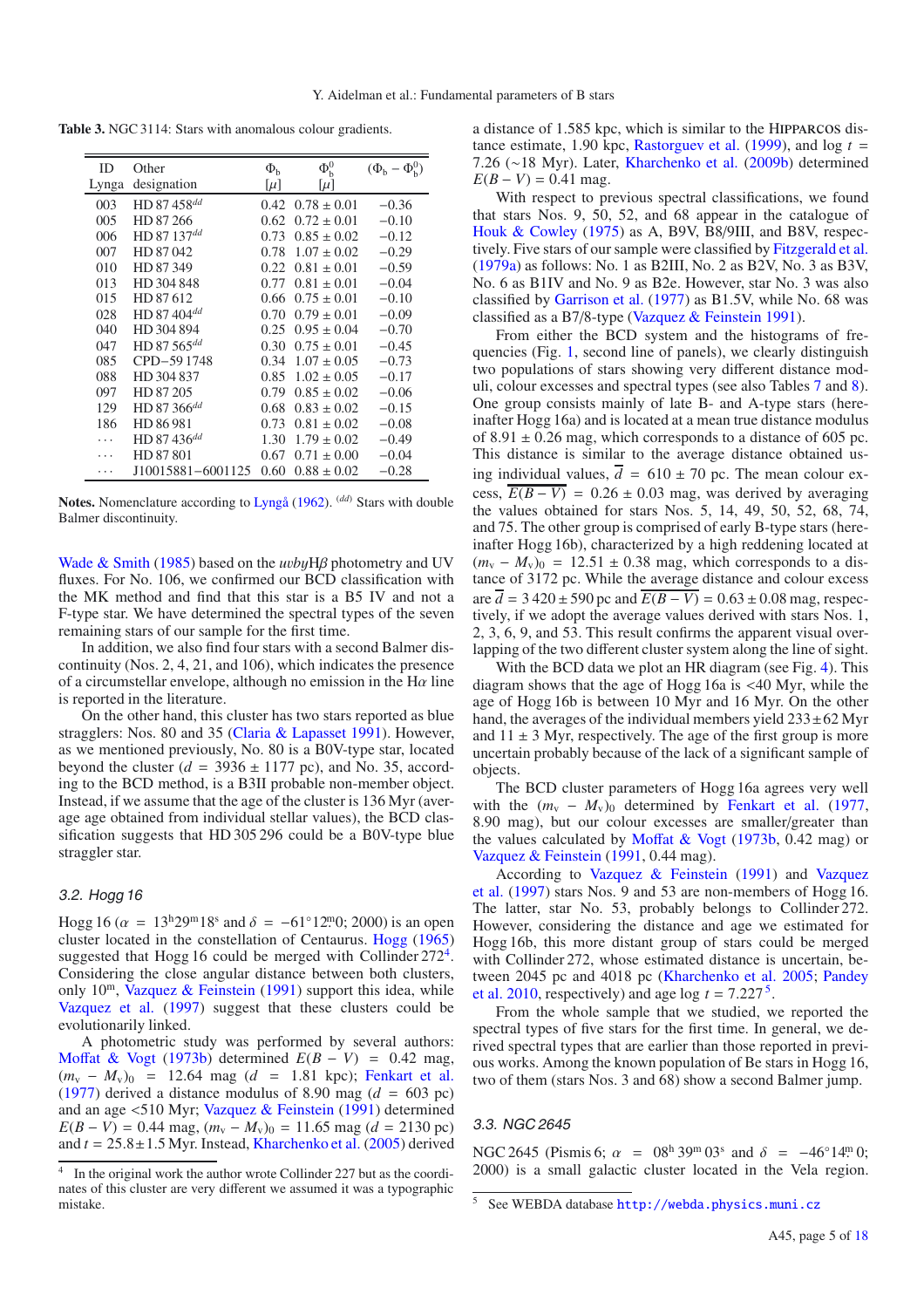| ID        | Other         | Spectral                                    | References           |
|-----------|---------------|---------------------------------------------|----------------------|
| Feinstein | designation   | types                                       |                      |
| Kilambi   |               |                                             |                      |
| 01        | HD 143 448    | B3e, B3IV, B3IVe, B2/B3III, B3, B1.5V, B1Ve | 1, 2, 3, 4, 5, 6, 10 |
| 02        | HD 143 449    | B, B5IV, B5IV                               | 4, 6, 10             |
| 03        | HD 143413     | B7IV                                        | 4, 10                |
| 04        | $CD - 606021$ | B8V                                         | 10                   |
| 05        | $CD - 606007$ | B9V                                         | 10                   |
| 06        | HD 143 288    | B6Ve                                        | 10                   |
| 07        | HD 143 340    | B9V, B5IV                                   | 4, 10                |
| 08        | $CD - 606015$ | B <sub>6</sub> V                            | 10                   |
| 11        | HD 143 287    | B8/B9Ib/II, B9IVp                           | 4, 10                |
| 12        | HD 143 309    | B8/B9Ib/II, B6III, B6V                      | 4, 7, 10             |
| 13        | $CD - 606011$ | B8V                                         | 10                   |
| 14        | $CD - 606013$ | <b>B8.5V</b>                                | 10                   |
| 15        | CD-606017     | <b>FOV</b>                                  | 10                   |
| 16        | CD-606027     | B8V                                         | 10                   |
| 22        | HD 143 388    | B5V                                         | 10                   |
| 23        | CD-606024     | A0V                                         | 10                   |
| 24        | CPD-596562    | B <sub>9</sub> V                            | 10                   |
| 25        | HD 143412     | B8, B8IIIp                                  | 4, 10                |
| 26        | V 396 Nor     | A0IV/V, A1V+A1V, A0V+A0V                    | 4, 8, 10             |
| 43        | HD 143 123    | B6II/III, B5V                               | 4, 10                |
| 86        | CPD-606287    | .                                           |                      |
| 90        | HD 143 027    | B8/9Ib/IIp, B8(Si)                          | 4, 9                 |

**Table 4.** NGC 6025: Spectral classification done in previous works.

**Notes.** Nomenclature according to Feinstein (1971) and Kilambi (1975).

**References.** (1) Merrill & Burwell (1933); (2) Morris (1961); (3) Buscombe (1969); (4) Houk & Cowley (1975); (5) Henize (1976); (6) Garrison et al. (1977); (7) Waelkens & Rufener (1985); (8) González & Levato (2006); (9) Renson & Manfroid (2009); and (10) Grosso & Levato (2011).



**[Fig. 2.](http://dexter.edpsciences.org/applet.php?DOI=10.1051/0004-6361/201425085&pdf_id=2)** <sup>H</sup>β profile of stars No. 1 (*left*) and No. 6 (*right*).

Pišmiš (1959) reported it as an open cluster for the first time. This cluster, together with Markarjan 18 and Pismis 16, seem to trace a defined filament that juts out from the local arm at  $l = 270^\circ$  and  $d = 1668$  pc (Moffat & Vogt 1973a). On the other hand, according to Kopchev et al. (2006), Pismis 6 and Pismis 8 could be of similar ages, therefore, they might have been formed in the same giant molecular cloud and are good candidates for a binary system.

The distance of this cluster was obtained by different authors and various techniques. All the values agree very well (between 1.65 and 1.8 kpc). The colour excess  $E(B - V)$ ranges from 0.28 mag to 0.46 mag and the cluster age is estimated between 1 and 38 Myr (Vogt & Moffat 1973; Fitzgerald et al. 1979a; Forbes & Short 1994; Rastorguev et al. 1999; Kharchenko et al. 2005, 2009b; Kopchev et al. 2006; Bukowiecki et al. 2011; Santos-Silva & Gregorio-Hetem 2012).

There are only two spectroscopic studies of the cluster by Fitzgerald et al. (1979a,b). The first classifies stars Nos. 1, 2, 3, and 4 as B2IV, B2IV, B1.5IV, and B1Vne, respectively. The second gives spectral types for the following stars: Nos. 1, 2, and 3 as B0.5V; No. 4 as B2IVe; stars Nos. 5 and 7 as B2V; star No. 6 as B4V, and star No. 51 as B9V. In the literature we find that stars Nos. 1 and 3 are classified as B1V (Garrison et al. 1977; Feast et al. 1961, respectively) but in the catalogue by Houk (1978), star No. 3 is listed as B3II.

HD 74 180 is reported as a variable star in radial velocity (Moore et al. 1914), as a possible spectroscopic binary (Lunt 1918), as a visual binary (it has only one B2V-type companion, SLS 1114, separated by 37<sup>8</sup>.5, Moffat & Fitzgerald 1977), and as a  $\alpha$  Cygni variable (van Leeuwen et al. 1998). This object as a α Cygni variable (van Leeuwen et al. 1998). This object is classified as: F2Ia (Bidelman 1951), F8 (Iriarte 1965), F3Ia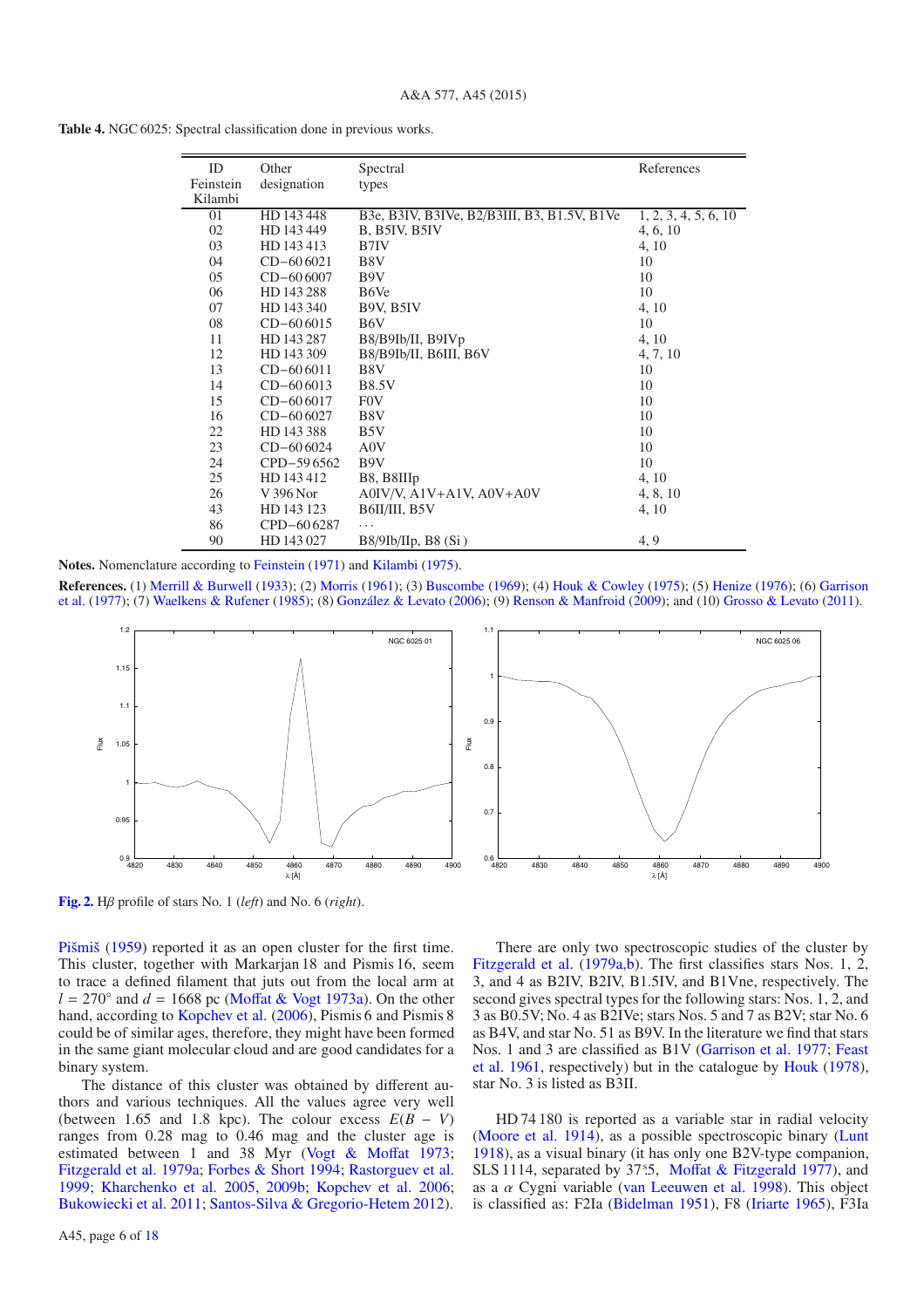**Table 5.** Collinder 223: Stellar fundamental parameters from the BCD system.

| ID       | Other                         | D             | $\lambda_1$ | $\Phi_b$ S.T                          | $T_{\rm eff}$            | $\log g$                   | $M_{\rm v}$                           | $M_{\rm bol}$            | $\Phi_{\rm b}^0$  |
|----------|-------------------------------|---------------|-------------|---------------------------------------|--------------------------|----------------------------|---------------------------------------|--------------------------|-------------------|
|          | Claria designation            | $[dex] [\AA]$ |             | $[\mu]$                               | [K]                      | $\lceil \text{dex} \rceil$ | [mag]                                 | [mag]                    | $[\mu]$           |
| 002      | HD 91 113 <sup>dd</sup>       | 0.39          |             | 59 1.15 B9V                           | $11844 \pm 299$          | $4.20 \pm 0.16$            | $0.25 \pm 0.25$                       | $-0.61 \pm 0.23$         | $0.87 \pm 0.02$   |
| 003      | TYC 8956-2122-1               | 0.36          | 79          | 1.13 B9VI:                            | $11818 \pm 344$          | $4.09 \pm 0.07^a$          | $0.20 \pm 0.21^{\circ}$               | $-0.35 \pm 0.14^{\circ}$ | $0.91 \pm 0.03$   |
| 004      | HD 91 041 <sup>dd</sup>       | 0.37          | 96          | $1.01 B6V^{mk}$                       | $13933 \pm 1267^{\circ}$ | $4.04 \pm 0.00^a$          | $-0.88 \pm 0.32^{\circ}$              | $-2.12 \pm 0.32^{\circ}$ | $0.84 \pm 0.02^m$ |
| 005      | TYC 8956-2046-1               | 0.21          | 67          | 1.11 B3V                              | $18795 \pm 685$          | $4.28 \pm 0.08$            | $-1.42 \pm 0.13$                      | $-2.78 \pm 0.28$         | $0.74 \pm 0.01$   |
| 009      | HD 305 215                    | 0.52          | -61         | 1.26 A1IV                             | $9400 \pm 293$ :         | $4.11 \pm 0.15$ :          | $1.47 \pm 0.44$ :                     | $0.86 \pm 0.62$          | $1.09 \pm 0.07$   |
| 020      | HD 305 284                    | 0.36          | 57          | 1.21 B8V                              | $12216 \pm 336$          | $4.18 \pm 0.16$            | $0.04 \pm 0.20$                       | $-0.76 \pm 0.21$         | $0.84 \pm 0.02$   |
| 021      | TYC 8613-1295-1 <sup>dd</sup> | 0.47          | 74          | 1.21 A1V                              | $9846 \pm 387$           | $4.50 \pm 0.10$ :          | $0.10 \pm 0.44$                       | $0.43 \pm 0.14$          | $1.04 \pm 0.04$   |
| 029      | HD 305 294                    | 0.50          | 71          | 1.34 A2:V                             | $9382 \pm 335$ :         | $4.35 \pm 0.10$ :          | $1.30 \pm 0.22^{\circ}$               | $1.10 \pm 0.41^a$        | $1.09 \pm 0.05$   |
| 035      | HD 305 295                    | 0.16          | 36          | 1.36 B3II                             | $18853 \pm 1782$         | $2.82 \pm 0.19$            | $-4.07 \pm 0.81$                      | $-5.22 \pm 0.57$         | $0.72 \pm 0.02$   |
| 048      | HD 305 216A                   | 0.45          | 55          | 1.24 A0IV                             | $10576 \pm 288$          | $4.02 \pm 0.21$            | $0.51 \pm 0.34$                       | $-0.38 \pm 0.37$ :       | $0.94 \pm 0.03$   |
| 049      | TYC 8956-1969-1               | 0.41          | 54          | 1.20 B9IV                             | $11327 \pm 280$          | $4.03 \pm 0.20$            | $0.20 \pm 0.30$                       | $-0.67 \pm 0.31$         | $0.89 \pm 0.02$   |
| 056      | HD 305 282                    | 0.35          | 57          | 1.05 B7V                              | $12,566 \pm 460$         | $4.15 \pm 0.16$            | $-0.07 \pm 0.21$                      | $-0.88 \pm 0.21$         | $0.83 \pm 0.02$   |
| 057      | HD 305 283                    | 0.42          | 69          | 1.18 A0V:                             | $11000 \pm 330$          | $4.40 \pm 0.11$ :          | $0.36 \pm 0.33$                       | $0.00 \pm 0.23$ :        | $0.93 \pm 0.04$   |
| 058      | TYC 8956-1775-1               | 0.49          | 83          | $1.28$ A2V <sup><math>mk</math></sup> | $9000 \pm 334^{\circ}$   | $4.20 \pm 0.03^{\circ}$    | $1.30 \pm 0.27^a$                     | $1.10 \pm 0.27^a$        | $1.20 \pm 0.02^m$ |
| 080      | HD 305 218 <sup>dd</sup>      | 0.08          | 82          | 1.24 B0V: <sup>Be</sup>               | $30000 \pm 2000$         | $3.94 \pm 0.00^a$          | $-4.00 \pm 0.64^a$                    | $-7.16 \pm 0.64^{\circ}$ | $0.57 \pm 0.02^m$ |
| 105      | TYC 8956-1289-1               | 0.29          | 54          | 1.32 $B6V^{pv}$                       | $14650 \pm 617$          | $4.10 \pm 0.18$            | $-0.55 \pm 0.27$                      | $-1.69 \pm 0.33$         | $0.78 \pm 0.01$   |
| 106      | HD 305 217 <sup>dd</sup>      | 0.26          | 49          | 1.18 B5IV                             | $15891 \pm 593$          | $3.85 \pm 0.26$            | $-1.12 \pm 0.42$                      | $-2.31 \pm 0.43$         | $0.77 \pm 0.01$   |
| $\cdots$ | HD 305 291                    | 0.17          | 39          | 1.41 B3III                            | $18958 \pm 1616$         | $2.99 \pm 0.26$            | $-3.30 \pm 0.72$                      | $-4.62 \pm 0.57$         | $0.73 \pm 0.01$   |
| $\cdots$ | HD 305 296 <sup>dd</sup>      | 0.05          |             | 80 1.18 BOV <sup>Be</sup>             | $30000 \pm 4275^{\circ}$ | $3.94 \pm 0.00^a$          | $-4.00 \pm 0.64^a$ $-7.16 \pm 0.64^a$ |                          | $0.57 \pm 0.02^m$ |

**Notes.** Nomenclature according to Claria & Lapasset (1991). The symbol : is used to indicate extrapolated values. *g* is the stellar surface gravity given in cm s<sup>-2</sup>. <sup>(dd)</sup> Stars with double Balmer discontinuity. <sup>(mk)</sup> a photometric variable by Lapasset et al. (1991). (*a*) Values interpolated from Cox (2000). (*m*) Values determined using the relation between Φ<sup>b</sup> and (*B* − *V*) given by Moujtahid et al. (1998).



**[Fig. 3.](http://dexter.edpsciences.org/applet.php?DOI=10.1051/0004-6361/201425085&pdf_id=3)** Collinder 223: HR diagram. The age of this cluster is quite uncertain, from 25 Myr to 136 Myr, since the brightest stars are *pnm*. The isochrone curves are given by Ekström et al. (2012). Probable members of the clusters are denoted in • (blue) symbols, *pnm* in  $\odot$  (blue) and non-members in (grey). Be star cluster members are indicated in  $\triangle$  (red), Be *pnm* in  $\triangle$  (red), and Be non-members in  $\blacklozenge$  (black).

#### (Malaroda 1975), F0Ia (Humphreys 1978), and F4I (Mersch & Heck 1980).

corresponds to a distance of 2726 pc,  $\overline{E(B-V)} = 0.58 \pm 0.05$ and  $\overline{d}$  = 2920 ± 340 pc.

We report BCD parameters of stars of our sample and their associated quantities (see Tables 9 and 10). From the second table, we derive the mean parameters of this cluster (including members and *pnm*),  $\overline{(m_v - M_v)_0}$  = 12.18 ± 0.30 mag, which

We recognize a population of early B-type stars. From the HR diagram (see Fig. 5), using the method of isochrones and considering the position of the more evolved stars, we estimate an age between 6 and 10 Myr. On the other hand,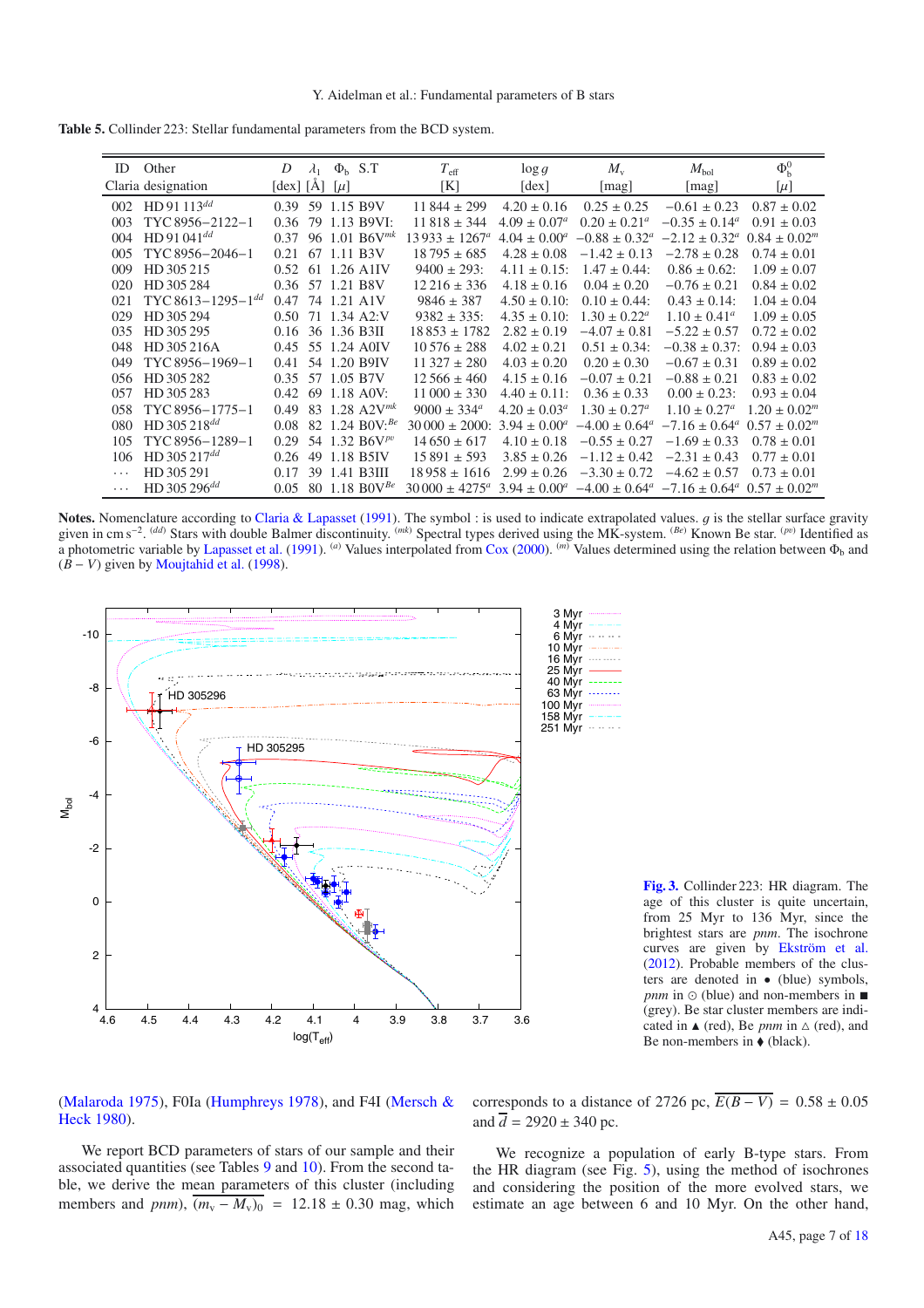

**[Fig. 4.](http://dexter.edpsciences.org/applet.php?DOI=10.1051/0004-6361/201425085&pdf_id=4)** Hogg 16: HR diagram. We recognize two stellar populations: Hogg 16a and Hogg 16b represented in  $\bullet$  (blue) and  $\blacksquare$  (grey) symbols, respectively. Be star cluster members are indicated in  $\triangle$  (red) for Hogg 16a and in  $\triangle$  (black) for Hogg 16b. The isochrone curves are taken from Ekström et al. (2012).

**[Fig. 5.](http://dexter.edpsciences.org/applet.php?DOI=10.1051/0004-6361/201425085&pdf_id=5)** NGC 2645: HR diagram. The estimated age of this cluster is around  $6-10$  Myr. The isochrone curves are taken from Ekström et al. (2012). Probable members of the clusters are denoted in filled • (blue) symbols, *pnm* in  $\odot$  (blue), and nonmembers in  $\blacksquare$  (grey). Be star cluster members are indicated in  $\triangle$  (red) and Be non-members in  $\blacklozenge$  (black).

taking the average age of individual members (see Table 10) we calculate  $77 \pm 60$  Myr.

Our age determinations are in very good agreement with values found in the literature (Forbes & Short 1994; Kopchev et al. 2006; Bukowiecki et al. 2011; Santos-Silva & Gregorio-Hetem 2012). However, we find a true distance modulus greater than 0.5 mag compared with previous determinations (11.2–11.57 mag) locating the cluster far away and in a higher reddening region.

**Seconda** 

ar ar an

Regarding the star membership of the cluster, the BCD distance-moduli point out that stars Nos. 1, 51, 56, 72, and HD 74 180 are non-members, while No. 10 is a *pnm*. Star No. 56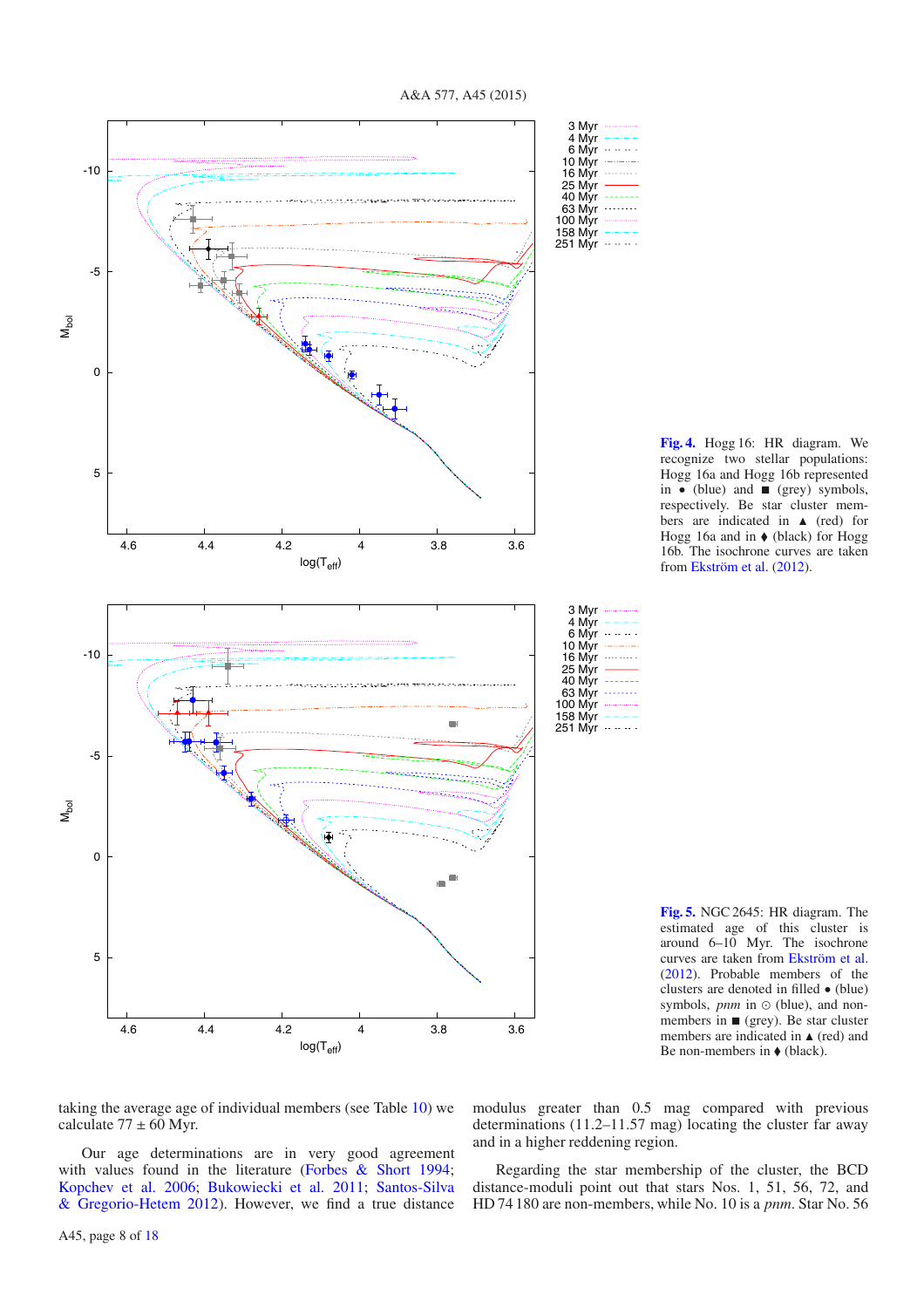**Table 6.** Collinder 223: Physical parameters and distance to stars.

| ID<br>Claria | Other<br>designation          | $m_{\rm v}$ | $E(B-V)$        | $(m_{v} - M_{v})_{0}$ | $\boldsymbol{d}$ | $\log L$<br>$[\mathcal{L}_\odot]$ | M                | Age<br>[Myr]  |
|--------------|-------------------------------|-------------|-----------------|-----------------------|------------------|-----------------------------------|------------------|---------------|
|              |                               | [mag]       |                 | [mag]                 | [pc]             |                                   | $[M_{\odot}]$    |               |
| 002          | HD 91 113 <sup>dd</sup>       | 9.68        | $0.19 \pm 0.02$ | $8.84 \pm 0.3^{nm}$   | $587 \pm 69$     | $2.14 \pm 0.09$                   | $3.10 \pm 0.18$  | $137 \pm 64$  |
| 003          | TYC8956-2122-1                | 11.43       | $0.15 \pm 0.02$ | $11.68 \pm 0.2$       | $2163 \pm 209$   | $2.04 \pm 0.18$                   | $3.10 \pm 0.09$  | $162 \pm 22$  |
| 004          | HD 91 041 <sup>dd</sup>       | 8.16        | $0.12 \pm 0.02$ | $8.67 \pm 0.3^{nm}$   | $542 \pm 80$     | $2.74 \pm 0.13$                   | $4.26 \pm 0.35$  | $99 \pm 23$   |
| 005          | TYC8956-2046-1                | 11.61       | $0.25 \pm 0.01$ | $12.25 \pm 0.1^{pnm}$ | $2825 \pm 169$   | $3.01 \pm 0.11$                   | $5.78 \pm 0.32$  | $10 \pm 10$   |
| 009          | HD 305 215                    | 11.24       | $0.11 \pm 0.05$ | $9.43 \pm 0.4^{pnm}$  | $769 \pm 157$    | $1.55 \pm 0.25$                   | $2.28 \pm 0.15$  | $370 \pm 118$ |
| 020          | HD 305 284                    | 11.53       | $0.25 \pm 0.01$ | $10.72 \pm 0.2$       | $1390 \pm 128$   | $2.20 \pm 0.08$                   | $3.24 \pm 0.18$  | $124 \pm 55$  |
| 021          | TYC 8613-1295-1 <sup>dd</sup> | 12.44       | $0.13 \pm 0.03$ | $11.95 \pm 0.4^{pnm}$ | $2457 \pm 496$   | $1.72 \pm 0.06$                   | $2.26 \pm 0.25$  | $186 \pm 188$ |
| 029          | HD 305 294                    | 10.42       | $0.17 \pm 0.04$ | $9.02 \pm 0.2^{nm}$   | $638 \pm 65$     | $1.46 \pm 0.11$                   | $2.11 \pm 0.13$  | $198 \pm 194$ |
| 035          | HD 305 295                    | 9.83        | $0.43 \pm 0.01$ | $12.57 \pm 0.8^{pnm}$ | $3261 \pm 1245$  | $3.98 \pm 0.23$                   | $13.90 \pm 5.63$ | $18 \pm 9$    |
| 048          | HD 305 216A                   | 11.81       | $0.23 \pm 0.02$ | $10.59 \pm 0.3$       | $1311 \pm 204$   | $2.05 \pm 0.15$                   | $2.88 \pm 0.20$  | $256 \pm 48$  |
| 049          | TYC8956-1969-1                | 11.64       | $0.24 \pm 0.01$ | $10.70 \pm 0.3$       | $1380 \pm 193$   | $2.16 \pm 0.12$                   | $3.13 \pm 0.20$  | $197 \pm 36$  |
| 056          | HD 305 282                    | 11.28       | $0.15 \pm 0.01$ | $10.88 \pm 0.2$       | $1503 \pm 146$   | $2.25 \pm 0.08$                   | $3.38 \pm 0.18$  | $117 \pm 45$  |
| 057          | HD 305 283                    | 11.11       | $0.17 \pm 0.02$ | $10.23 \pm 0.3$       | $1114 \pm 172$   | $1.90 \pm 0.09$                   | $2.62 \pm 0.21$  | $116 \pm 111$ |
| 058          | TYC 8956-1775-1               | 11.69       | $0.05 \pm 0.02$ | $10.23 \pm 0.3$       | $1114 \pm 139$   | $1.46 \pm 0.11$                   | $2.10 \pm 0.10$  | $439 \pm 122$ |
| 080          | HD 305 218 <sup>dd</sup>      | 10.37       | $0.45 \pm 0.02$ | $12.98 \pm 0.6^{nm}$  | $3936 \pm 1177$  | $4.76 \pm 0.26$                   | $17.56 \pm 2.15$ | $7 \pm 1$     |
| 105          | TYC 8956-1289-1               | 11.69       | $0.40 \pm 0.01$ | $10.99 \pm 0.3$       | $1579 \pm 194$   | $2.57 \pm 0.13$                   | $4.26 \pm 0.25$  | $66 \pm 25$   |
| 106          | HD 305 217 <sup>dd</sup>      | 11.01       | $0.28 \pm 0.01$ | $11.26 \pm 0.4$       | $1783 \pm 344$   | $2.82 \pm 0.17$                   | $5.20 \pm 0.49$  | $57 \pm 10$   |
| $\cdots$     | HD 305 291                    | 10.83       | $0.46 \pm 0.01$ | $12.70 \pm 0.7^{pnm}$ | $3474 \pm 1173$  | $3.74 \pm 0.23$                   | $11.74 \pm 4.54$ | $22 \pm 11$   |
| $\cdots$     | $HD$ 305 296 <sup>dd</sup>    | 9.26        | $0.41 \pm 0.02$ | $11.99 \pm 0.6^{pnm}$ | $2499 \pm 747$   | $4.76 \pm 0.26$                   | $17.77 \pm 3.28$ | $7 \pm 2$     |

**Notes.** *m*<sup>v</sup> Values obtained from SIMBAD database. (*dd*) Stars with double Balmer discontinuity. (*nm*) Non-member stars. (*pnm*) Probable non-member stars.

**Table 7.** Hogg 16: Stellar fundamental parameters from the BCD system.

| ID       | Other                       | D                          | $\lambda_1$ | $\Phi_{h}$ | S.T               | $T_{\rm eff}$      | $\log g$          | $M_{\rm v}$        | $M_{\rm bol}$                      | $\Phi_b^0$      |
|----------|-----------------------------|----------------------------|-------------|------------|-------------------|--------------------|-------------------|--------------------|------------------------------------|-----------------|
| Vázquez  | designation                 | $\lceil \text{dex} \rceil$ | [A]         | $[\mu]$    |                   | [K]                | [dex]             | mag                | [mag]                              | $[\mu]$         |
| $\Omega$ | CD-604699                   | 0.14                       |             | .45        | B2VI:             | $25455 \pm 1586$ : | $4.24 \pm 0.06$   | $-2.25 \pm 0.25$   | $-4.33 \pm 0.35$ ; $0.70 \pm 0.01$ |                 |
| 02       | $CD - 604696$               | 0.12                       | 39          | 1.57       | B2II              | $21618 \pm 2177$   | $2.80 \pm 0.17$ : | $-4.51 \pm 0.84$   | $-5.76 \pm 0.67$                   | $0.70 \pm 0.01$ |
| 03       | $CD - 604701$ <sup>dd</sup> | 0.10                       | 46          | 1.54       | $B1III^{Be}$      | $24698 \pm 2826$   | $2.98 \pm 0.34$   | $-4.38 \pm 0.78$   | $-6.13 \pm 0.50$                   | $0.69 \pm 0.01$ |
| 05       | CPD-604698                  | 0.43                       | 73          | 1.58       | $A0VI$ :          | $10.538 \pm 334$ : | $4.52 \pm 0.11$ : | $-0.06 \pm 0.41$ : | $0.11 \pm 0.19$ :                  | $0.99 \pm 0.04$ |
| 06       | CPD-604695                  | 0.18                       | 49          | 1.52       | B <sub>3</sub> IV | $20.595 \pm 1171$  | $3.80 \pm 0.31$   | $-2.33 \pm 0.51$   | $-3.94 \pm 0.47$                   | $0.72 \pm 0.01$ |
| 09       | $CPD-604703$                | 0.07                       | 39          | 2.19       | $B0Ib^{Em}$       | $26817 \pm 3586$   | $2.69 \pm 0.11$ : | $-6.11 \pm 0.91$ : | $-7.61 \pm 0.71$                   | $0.69 + 0.01$   |
| 14       | CPD-604699                  | 0.35                       | 52          | 1.20       | B8V               | $12.041 \pm 274$   | $4.06 \pm 0.18$   | $-0.04 \pm 0.26$   | $-0.83 \pm 0.26$                   | $0.85 \pm 0.02$ |
| 49       | HD 117 239                  | 0.51                       | 87          | 1.30       | $A2V^{mk}$        | $9000 \pm 500^a$   | $4.20 \pm 0.30^a$ | $1.30 \pm 0.50^a$  | $1.10 \pm 0.50^a$                  | $1.12 \pm 0.02$ |
| 50       | HD 117256                   | 0.33                       | 53          | 1.22       | B <sub>6</sub> V  | $13584 \pm 505$    | $4.03 \pm 0.20$   | $-0.33 \pm 0.26$   | $-1.14 \pm 0.26$                   | $0.80 \pm 0.02$ |
| 52       | HD 116999                   | 0.32                       | 49          | 1.30       | B <sub>6</sub> IV | $13.871 \pm 378$   | $3.87 \pm 0.25$   | $-0.62 \pm 0.36$   | $-1.43 \pm 0.38$                   | $0.79 \pm 0.01$ |
| 53       | CPD-604719                  | 0.15                       | 49          | 1.50       | B <sub>2III</sub> | $22610 \pm 1651$   | $3.54 \pm 0.36$   | $-2.86 \pm 0.54$   | $-4.58 \pm 0.44$                   | $0.71 + 0.01$   |
| 68       | $HD$ 116 875 <sup>dd</sup>  | 0.23                       | 52          | 1.08       | $B4V^{Be}$        | $18000 \pm 826$    | $3.95 \pm 0.24$   | $-1.43 \pm 0.39$   | $-2.79 \pm 0.40$                   | $0.75 \pm 0.01$ |
| 74       | CPD-604711                  | 0.49                       | 73          | 1.58       | A5V:              | $8180 \pm 500^a$   | $4.29 \pm 0.30^a$ | $1.95 \pm 0.50^a$  | $1.80 \pm 0.50^a$                  | $1.27 \pm 0.06$ |
| 75       | CPD-604705                  | 0.42                       | 88          | 1.66       | A5V:              | $8180 \pm 500^a$   | $4.29 \pm 0.30^a$ | $1.95 \pm 0.50^a$  | $1.80 \pm 0.50^a$                  | $1.27 \pm 0.06$ |

**Notes.** Nomenclature according to Vazquez & Feinstein (1991). The symbol : is used to indicate extrapolated values.  $g$  is the stellar surface gravity given in cm s<sup>−2</sup>. (*dd*) Stars with double Balmer discontinuity. <sup>(*mk*)</sup> Spectral types derived using the MK-system. <sup>(*Be*)</sup> Known Be star. <sup>(*Em*)</sup> Emission line star. <sup>(a)</sup> Values interpolated from Cox (2000).

is considered a non-member because we classify it as F7III and it has a similar apparent visual magnitude as a B3V star member. We agree with Fitzgerald et al. (1979a) that star No. 51 is outside the cluster and also confirm that HD 74 180 is a non-member.

The brighter cluster population consists of giant and supergiant B early-type stars. We have determined the spectral type of five stars for the first time. For stars Nos. 5, 6, and 51 our classification agrees very well with that done by Fitzgerald et al. (1979b), but even though the spectral types of stars Nos. 1, 2, 3, 4, and 7 also show good agreement, we find that those are more evolved. We also confirm the supergiant nature of HD 74 180 and determine an F8Ib spectral type. Particularly, for this star, Steemers & van Genderen (1986) found variations in brightness (by ∼0.06 in *V*) and colours (by ∼0.02), which were confirmed by Hipparcos data (van Leeuwen et al. 1998), we believe that these variations could explain the observed discrepancies in the spectral type.

In addition to the known Be stars Nos. 3 and 4, in our sample we distinguish two other stars showing the second Balmer discontinuity: No. 51 and the known supergiant HD 74 180. The former is a field Be candidate of spectral type B8IV.

#### 3.4. NGC 3114

NGC 3114 ( $\alpha = 10^{\text{h}}02^{\text{m}}36^{\text{s}}$  and  $\delta = -60^{\circ}07^{\text{m}}2$ ; 2000) is located in a crowded low-reddened field projected on to the Carina cated in a crowded low-reddened field projected on to the Carina complex, which complicates the separation of cluster members from the field stars. The cluster is reported to be rich in peculiar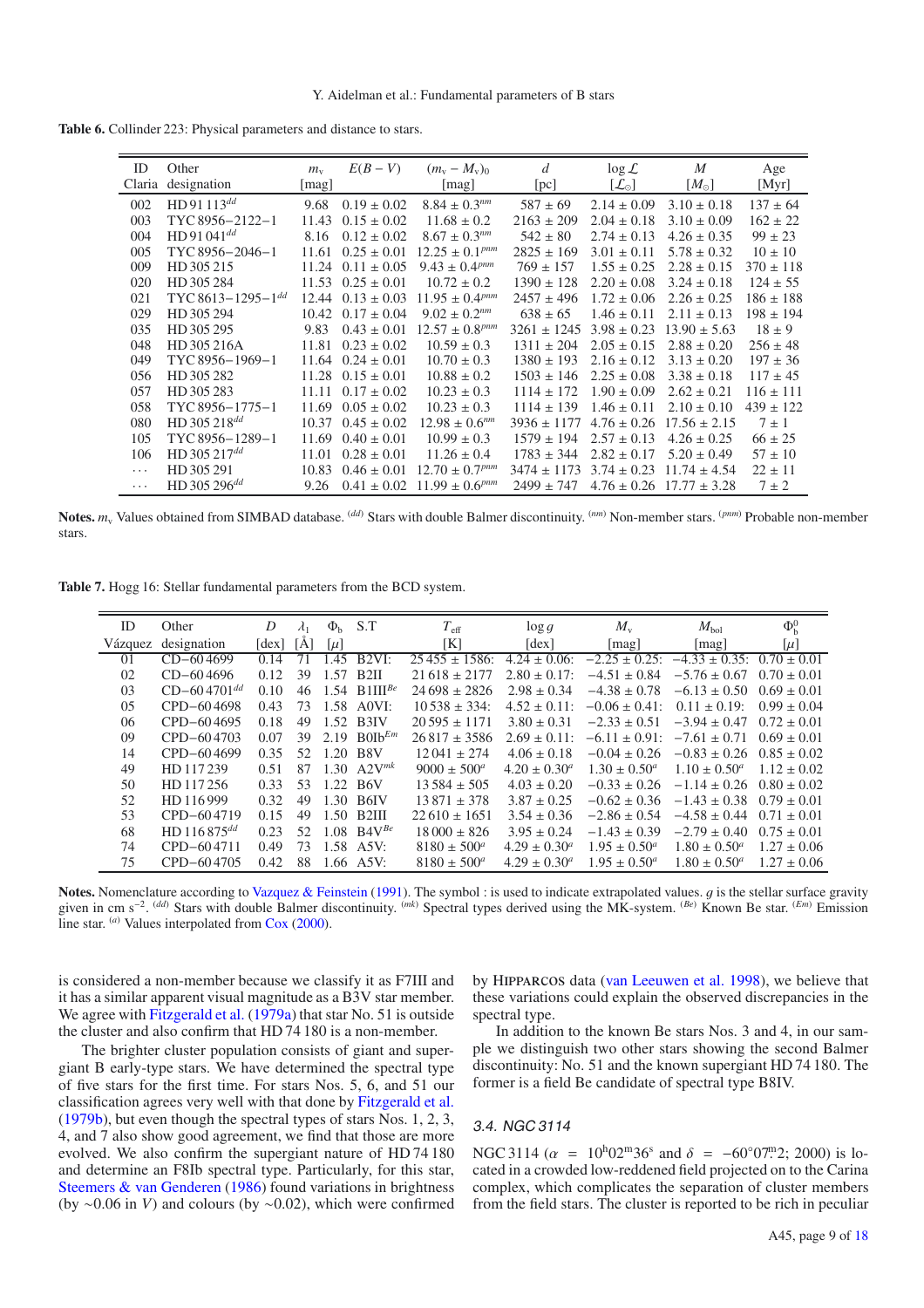| ID      | Other                    | $m_{v}$ | $E(B-V)$        | $(m_{v} - M_{v})_{0}$ | d               | $\log L$              | M                 | Age           |
|---------|--------------------------|---------|-----------------|-----------------------|-----------------|-----------------------|-------------------|---------------|
| Vázquez | designation              | [mag]   |                 | [mag]                 | [pc]            | $[\mathcal{L}_\odot]$ | $[M_{\odot}]$     | [Myr]         |
| 01      | $CD - 604699$            | 10.43   | $0.51 \pm 0.01$ | $11.11 \pm 0.3$       | $1669 \pm 195$  | $3.63 \pm 0.14$       | $9.36 \pm 1.11$   | $2 \pm 3$     |
| 02      | $CD - 604696$            | 10.48   | $0.59 \pm 0.01$ | $13.16 \pm 0.8$       | $4279 \pm 1691$ | $4.20 \pm 0.27$       | $20.06 \pm 11.92$ | $12 \pm 7$    |
| 03      | $CD - 604701^{dd}$       | 10.17   | $0.57 \pm 0.01$ | $12.77 \pm 0.8$       | $3577 \pm 1304$ | $4.35 \pm 0.20$       | $28.10 \pm 28.90$ | $9 \pm 5$     |
| 05      | CPD-604698               | 11.06   | $0.40 \pm 0.03$ | $9.88 \pm 0.4$        | $945 \pm 180$   | $1.85 \pm 0.08$       | $2.44 \pm 0.28$   | $140 \pm 141$ |
| 06      | CPD-604695               | 11.36   | $0.54 \pm 0.01$ | $12.01 \pm 0.5$       | $2526 \pm 599$  | $3.47 \pm 0.19$       | $8.10 \pm 1.06$   | $22 \pm 6$    |
| 09      | CPD-604703               | 10.85   | $1.03 \pm 0.01$ | $13.79 \pm 0.9$       | $5715 \pm 2480$ | $4.94 \pm 0.28$       | $\cdots$          | $5 \pm 3$     |
| 14      | CPD-604699               | 10.28   | $0.22 \pm 0.01$ | $9.64 \pm 0.3$        | $846 \pm 103$   | $2.23 \pm 0.10$       | $3.32 \pm 0.18$   | $155 \pm 33$  |
| 49      | HD 117239                | 10.22   | $0.12 \pm 0.02$ | $8.55 \pm 0.5$        | $512 \pm 119$   | $1.46 \pm 0.20$       | $2.12 \pm 0.19$   | $387 \pm 226$ |
| 50      | HD 117 256               | 10.18   | $0.29 \pm 0.01$ | $9.63 \pm 0.3$        | $842 \pm 102$   | $2.35 \pm 0.10$       | $3.85 \pm 0.27$   | $91 \pm 25$   |
| 52      | HD 116999                | 9.49    | $0.35 \pm 0.01$ | $9.04 \pm 0.4$        | $642 \pm 106$   | $2.47 \pm 0.15$       | $4.20 \pm 0.38$   | $92 \pm 14$   |
| 53      | CPD-604719               | 11.00   | $0.54 \pm 0.01$ | $12.20 \pm 0.5$       | $2749 \pm 696$  | $3.73 \pm 0.18$       | $10.83 \pm 2.81$  | $15 \pm 5$    |
| 68      | HD 116 875 <sup>dd</sup> | 7.30    | $0.23 \pm 0.01$ | $8.02 \pm 0.4$        | $402 \pm 73$    | $3.01 \pm 0.16$       | $6.04 \pm 0.58$   | $32 \pm 11$   |
| 74      | CPD-604711               | 10.73   | $0.21 \pm 0.04$ | $8.13 \pm 0.5$        | $422 \pm 98$    | $1.18 \pm 0.20$       | $1.82 \pm 0.15$   | $484 \pm 369$ |
| 75      | CPD-604705               | 11.16   | $0.27 \pm 0.04$ | $8.37 \pm 0.5$        | $473 \pm 110$   | $1.18 \pm 0.20$       | $1.82 \pm 0.15$   | $484 \pm 369$ |

**Table 8.** Hogg 16: Physical parameters and distance to stars.

Notes.  $m_v$  Values obtained from SIMBAD database. <sup>(dd)</sup> Stars with double Balmer discontinuity.

| ID            | Other              | D                                                   | $\lambda_1$ | $\Phi_{\rm b}$ S.T |                               | $T_{\rm eff}$                                         | $\log g$                | $M_{\rm v}$                                           | $M_{\rm bol}$                                         | $\Phi_b^0$      |
|---------------|--------------------|-----------------------------------------------------|-------------|--------------------|-------------------------------|-------------------------------------------------------|-------------------------|-------------------------------------------------------|-------------------------------------------------------|-----------------|
|               | Forbes designation | $\lceil \text{dex} \rceil$ $\lceil \text{A} \rceil$ |             | $[\mu]$            |                               | [K]                                                   | [dex]                   | [mag]                                                 | [mag]                                                 | $[\mu]$         |
| $\Omega$      | HD 73919           | 0.05                                                | 28          | 1.30               | B <sub>1</sub> I <sub>a</sub> |                                                       |                         | $22067 \pm 2210$ $2.74 \pm 0.10$ : $-7.48 \pm 0.67$ : | $-9.46 \pm 0.88$ ; $0.70 \pm 0.01$                    |                 |
| 02            | $CD-454352$        | 0.05                                                | 40          | 1.61               | <b>B0Ib</b>                   | $26920 \pm 3565$ $2.67 \pm 0.12$ ; $-6.20 \pm 0.72$ ; |                         |                                                       | $-7.78 \pm 0.67$                                      | $0.68 \pm 0.01$ |
| 03            | HD 73 903          | 0.07                                                |             |                    | 42 1.65 BOII <sup>Be</sup>    | $24\,750 \pm 3255$ $2.78 \pm 0.19$                    |                         | $-5.25 \pm 0.96$                                      | $-7.13 \pm 0.63$ $0.68 \pm 0.01$                      |                 |
| 04            | $CD-454355$        | 0.07                                                |             |                    | 48 1.27 BOII <sup>Be</sup>    | $29375 \pm 4023$ $2.94 \pm 0.35$                      |                         | $-4.88 \pm 0.84$                                      | $-7.13 \pm 0.59$ $0.68 \pm 0.01$                      |                 |
| $0.5^{\circ}$ | CPD-45 2779        | 0.10                                                |             |                    | 55 1.32 B1IV                  | $28188 \pm 2425$ $3.83 \pm 0.32$                      |                         | $-3.36 \pm 0.54$                                      | $-5.71 \pm 0.50$ $0.69 \pm 0.01$                      |                 |
| 06            | CD-454351E         | 0.21                                                | 60.         | 1.69 B3V           |                               | $18953 \pm 647$                                       | $4.16 \pm 0.13$         | $-1.50 \pm 0.24$                                      | $-2.88 \pm 0.34$ 0.73 $\pm$ 0.01                      |                 |
| 07            | CPD-452774         | 0.10                                                | 51          |                    | 1.84 B1III                    | $27\,288 \pm 2678$ 3.43 $\pm$ 0.38                    |                         | $-3.53 \pm 0.63$                                      | $-5.73 \pm 0.48$ 0.69 $\pm$ 0.01                      |                 |
| 10            | $CD-454351J$       | 0.28                                                |             | 55 1.98 B5V        |                               | $15.372 \pm 624$                                      | $4.10 \pm 0.17$         | $-0.68 \pm 0.28$                                      | $-1.81 \pm 0.29$ 0.77 $\pm$ 0.01                      |                 |
| 51            | $CPD-452775^{dd}$  | 0.38                                                | 50.         |                    | 1.62 B8IV                     | $12134 \pm 332$                                       | $3.91 \pm 0.24$         | $-0.22 \pm 0.33$                                      | $-0.97 \pm 0.27$ $0.85 \pm 0.01$                      |                 |
| 55            | TYC8151-2888-1     | 0.12                                                | 44          |                    | $0.90$ B2III                  | $22672 \pm 2095$ $3.02 \pm 0.32$                      |                         | $-3.70 \pm 0.71$                                      | $-5.38 \pm 0.56$ 0.70 $\pm$ 0.01                      |                 |
| 56            | TYC8151-474-1      | 0.20                                                | 44          |                    | 1.94 F7III                    | $5717 \pm 83$ : <sup><i>a</i></sup>                   | $3.01 \pm 0.02^a$       | $1.17 \pm 0.03$ : <sup><i>a</i></sup>                 | $1.04 \pm 0.03$ : <sup><i>a</i></sup> $2.31 \pm 0.01$ |                 |
| 58            | ALS 17 179         | 0.11                                                | 46          |                    | 1.30 B1III                    | $23\,393 \pm 2165$ $3.11 \pm 0.35$                    |                         | $-3.74 \pm 0.72$                                      | $-5.68 \pm 0.46$ 0.70 $\pm$ 0.01                      |                 |
| 59            | J08393443-4618457  | 0.16                                                | 54          | 1.41               | B <sub>2</sub> IV             | $22145 \pm 1138$ $3.93 \pm 0.26$                      |                         | $-2.33 \pm 0.43$                                      | $-4.16 \pm 0.35$ 0.71 $\pm$ 0.00                      |                 |
| 72            | $CD-454366$        | 0.30                                                | 61          |                    | 2.03 F2IV                     | $6133 \pm 83$ : <sup><i>a</i></sup>                   | $3.12 \pm 0.02^a$       | $1.33 \pm 0.03$ : <sup><i>a</i></sup>                 | $1.34 \pm 0.03$ : <sup><i>a</i></sup> $1.86 \pm 0.07$ |                 |
| $\cdots$      | $HD 74 180^{dd}$   | 0.24                                                |             | 22 2.67 F8Ib       |                               | $5750 \pm 198^{\circ}$                                | $1.38 \pm 0.02^{\circ}$ | $-6.50 \pm 0.04^a$ $-6.59 \pm 0.04^a$ $2.51 \pm 0.14$ |                                                       |                 |

Notes. Nomenclature according to Forbes & Short (1994). The symbol : is used to indicate extrapolated values. *q* is the stellar surface gravity given in cm s−2. (*dd*) Stars with double Balmer discontinuity. (*Be*) Known Be stars. (*a*) Values interpolated from Cox (2000).

stars like Ap, Bp, and Be (Levato & Malaroda 1975). According to Carraro & Patat (2001), it is possible to separate the cluster into two populations: several low-reddened stars that are presumably cluster members and field stars with larger reddening.

The parameters of this cluster were derived using different techniques. Photometric studies were carried out by Lyngå (1962), Jankowitz & McCosh (1962), Becker & Fenkart (1971), Schmidt (1982), Schneider & Weiss (1988), Sagar & Sharples (1991), Malysheva (1997), Tadross (2001) and Carraro & Patat (2001). Several works derived the cluster parameters from Hipparcos mission (Robichon et al. 1999; Rastorguev et al. 1999; Loktin & Beshenov 2001; Kharchenko et al. 2005, 2009a) or used either spectroscopic methods or combinations of two or more techniques (Amieux & Burnage 1981; Lindoff 1968; González & Lapasset 2001).

Distance modulus determinations range from 9.45 mag to 10.26 mag, which correspond to distances between 840 pc and 1130 pc. The cluster age has large uncertainties with values between 51 Myr and 500 Myr. Regarding the colour excess, all authors obtain values between 0 and 0.08 mag.

The spectroscopic studies, mainly related to stellar classifications, were done by Frye et al. (1970), Levato & Malaroda (1975) and González & Lapasset (2001). Other spectral classifications of individual stars were also found in the literature (Houk & Cowley 1975; Amieux & Burnage 1981; Jaschek & Egret 1982; Mermilliod 1982a; Gray & Garrison 1989; Hamdy et al. 1993; Nesterov et al. 1995; Renson & Manfroid 2009; Bychkov et al. 2009). All these data are shown in Table 2.

The results from the BCD method are listed in Table 11 and the derived values are in Table 12. The probable members are selected from Fig. 1. There we clearly identify a high concentration of stars around the distance modulus ∼9 mag. The mean cluster parameters determined (taking into account members and *pnm*) are:  $\overline{E(B-V)} = 0.10 \pm 0.01$  mag,  $\overline{(m_v - M_v)_0} =$  $9.20 \pm 0.15$  mag, which corresponds to  $\langle d \rangle = 694$  pc, and a mean distance  $\overline{d}$  = 704  $\pm$  103 pc. According to our criterion, we find that stars Nos. 4, 33, 66, 105, and 132 are *pnm*, while Nos. 9, 100, 102, and 141 are non-member stars.

It is interesting to stress that stars of this cluster are characterized by an anomalous colour gradient (see Table 3 and Sect. 4).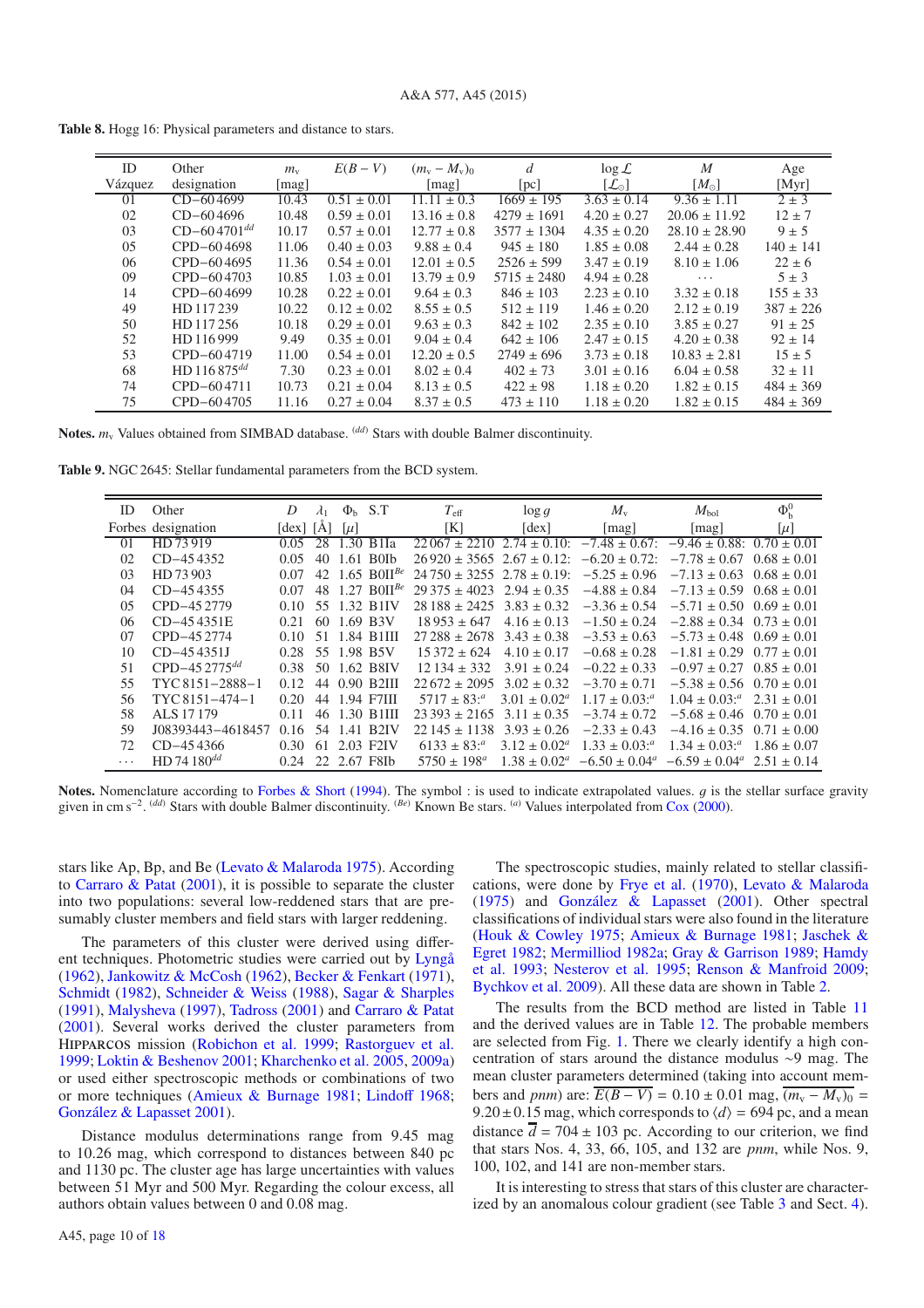**Table 10.** NGC 2645: Physical parameters and distances to stars.

| ID             | Other             | $m_{\rm v}$ | $E(B-V)$         | $(m_{v} - M_{v})_{0}$  | d                                  | $\log L$                | $\boldsymbol{M}$  | Age           |
|----------------|-------------------|-------------|------------------|------------------------|------------------------------------|-------------------------|-------------------|---------------|
| Forbes         | designation       | [mag]       |                  | $[\text{mag}]$         | [pc]                               | [ $\mathcal{L}_\odot$ ] | $[M_{\odot}]$     | [Myr]         |
| 01             | HD 73919          | 8.85        | $0.41 \pm 0.01$  | $15.06 \pm 0.7^{nm}$   | $10\,275 \pm 3174$ 5.68 $\pm 0.35$ |                         | $35.28 \pm 9.72$  | $5 \pm 1$     |
| 02             | CD-454352         | 8.91        | $0.63 \pm 0.01$  | $13.16 \pm 0.7$        | $4280 \pm 1420$                    | $5.01 \pm 0.27$         | $\cdots$          | $4 \pm 3$     |
| 03             | HD 73 903         | 9.05        | $0.65 \pm 0.01$  | $12.24 \pm 0.96$       | $2799 \pm 1238$                    | $4.75 \pm 0.25$         | $42.73 \pm 43.94$ | $7 \pm 4$     |
| 04             | CD-454355         | 9.47        | $0.40 \pm 0.01$  | $13.11 \pm 0.8$        | $4188 \pm 1621$                    | $4.75 \pm 0.24$         | $\cdots$          | $5 \pm 3$     |
| 0 <sub>5</sub> | CPD-45 2779       | 10.62       | $0.43 \pm 0.01$  | $12.65 \pm 0.5$        | $3384 \pm 843$                     | $4.18 \pm 0.20$         | $14.64 \pm 3.32$  | $6 \pm 3$     |
| 06             | CD-454351E        | 11.50       | $0.65 \pm 0.01$  | $10.99 \pm 0.2$        | $1574 \pm 175$                     | $3.05 \pm 0.14$         | $6.07 \pm 0.38$   | $17 \pm 11$   |
| 07             | CPD-45 2774       | 11.14       | $0.78 \pm 0.01$  | $12.25 \pm 0.6$        | $2821 \pm 819$                     | $4.19 \pm 0.19$         | $18.78 \pm 10.44$ | $7 \pm 4$     |
| 10             | $CD-454351J$      | 12.30       | $0.82 \pm 0.01$  | $10.44 \pm 0.3^{pnm}$  | $1223 \pm 159$                     | $2.62 \pm 0.12$         | $4.52 \pm 0.26$   | $52 \pm 21$   |
| 51             | $CPD-452775^{dd}$ | 11.20       | $0.53 \pm 0.01$  | $9.78 \pm 0.3^{nm}$    | $902 \pm 138$                      | $2.28 \pm 0.11$         | $3.52 \pm 0.25$   | $159 \pm 15$  |
| 55             | TYC8151-2888-1    | 10.97       | $0.13 \pm 0.01$  | $14.27 \pm 0.7$        | $7135 \pm 2335$                    | $4.05 \pm 0.22$         | $17.61 \pm 11.12$ | $13 \pm 6$    |
| 56             | TYC8151-474-1     | 11.30       | $-0.25 \pm 0.01$ | $\ldots$ <sup>nm</sup> | $\cdots$                           | $1.48 \pm 0.01$         | $2.06 \pm 0.16$   | $640 \pm 170$ |
| 58             | ALS 17 179        | 9.94        | $0.41 \pm 0.01$  | $12.41 \pm 0.7$        | $3032 \pm 1006$                    | $4.17 \pm 0.18$         | $17.71 \pm 10.87$ | $12 \pm 5$    |
| 59             | J06393443-4618457 | 11.51       | $0.48 \pm 0.01$  | $12.35 \pm 0.4$        | $2954 \pm 586$                     | $3.56 \pm 0.14$         | $8.68 \pm 0.96$   | $16 \pm 6$    |
| 72             | CD-454366         | 10.23       | $0.12 \pm 0.01$  | $8.53 \pm 0.04^{nm}$   | $508 \pm 10$                       | $1.36 \pm 0.01$         | $1.96 \pm 0.10$   | $860 \pm 350$ |
| $\cdots$       | $HD 74 180^{dd}$  | 3.82        | $0.11 \pm 0.01$  | $9.98 \pm 0.05^{nm}$   | $990 \pm 23$                       | $4.53 \pm 0.02$         | $12.63 \pm 1.04$  | $\cdots$      |

**Notes.** *m*<sup>v</sup> Values obtained from SIMBAD database. (*dd*) Stars with double Balmer discontinuity. (*nm*) Non-member stars. (*pnm*) Probable non-member stars.

We find that about 50% of the studied stars have a negative index  $(\Phi_b - \Phi_b^0)$ , therefore, we are not able to derive colour excesses and distances for the entire sample.

In Fig. 6 we plot the stars in an HR diagram together with the isochrones given by Ekström et al. (2012). Stars with later spectral types are shifted redwards from the main sequence, as if they were more evolved, so that it is very difficult to assign a unique age to the cluster as a whole. The spread of ages, between 6 Myr and 500 Myr, are also found from the calculation of individual ages as is shown in Table 12.

The mean true distance modulus derived from the BCD method agrees well with the value determined by Loktin & Beshenov (2001, 9.445 mag) using the HIPPARCOS trigonometric parallaxes. However, we are not able to define the age since the region seems to have a mixture of stars with different ages. Several authors were faced with the same problem when using photometric data. Our colour excess estimate agrees quite well with the values obtained by Jankowitz & McCosh (1962, 0.09 mag), Schmidt (1982, 0.08 mag), and Kharchenko et al. (2009a, 0.08 mag), although we were not able to use all the stars observed in NGC 3114.

We have classified four stars for the first time. For most of the stars, the derived spectral types agree with previous determinations (with discrepancies of at least two sub-spectral types). In our sample, there are three stars described as peculiar objects: Nos. 4, 5, and 9 (Levato & Malaroda 1975; Amieux & Burnage 1981; Schneider & Weiss 1988). Stars Nos. 5 and 9 reported as blue stragglers by Schmidt (1982) and Ahumada & Lapasset (1995), respectively, show colour gradient excesses equal zero or negative. Instead, the peculiarity observed in No. 4 is under debate. On the one hand, Levato & Malaroda (1975) classified it as B8.5IV (Si II) CP2 star, which was later confirmed by Amieux & Burnage (1981). On the other hand, Schneider & Weiss (1988) report that their photometric data do not match the colours expected for a CP star. In addition, Maitzen et al. (1988), based on the spectral classification done by Frye et al. (1970), argue that this star would not be peculiar because lines of Silicon are typically associated with the luminosity class III, which agrees with the luminosity class we derived.

In relation to membership of stars, it was early reported that stars Nos. 3, 5, 7, 79, 102, 132, HD 87 436, and HD 87 801

are non-members (Frye et al. 1970; Schneider & Weiss 1988; Maitzen et al. 1988; González & Lapasset 2001) while stars Nos. 91, 105, and 130 are *pnm* (Schneider & Weiss 1988). From our results, we confirm that the star No. 102 is a non-member, while stars Nos. 105, 132, and 147 are *pnm*. However, we find that Nos. 79, 91, and 130 are members. For the rest of the sample (Nos. 3, 5, 7, HD 87 436, and HD 87 801) we cannot confirm their memberships since we do not calculate their distances because they have negative colour gradients.

In addition to the known Be stars (Nos. 28, 33, 47, 129, and HD 87 801), in our sample we distinguish nine more Be candidate stars, namely: Nos. 3, 4, 6, 11, 79, 91, 126, 132, and HD 87 436, since they show a second Balmer discontinuity. Particularly, stars Nos. 3, 4, and 91 were reported as line emission stars by González & Lapasset (2001).

The stars proposed as blue stragglers, Nos. 3, 5, 9, 10, 15, and 124 (Schmidt 1982; Ahumada & Lapasset 1995), should be studied in more detail considering they were reported as non-members, show negative gradient excesses or are low-luminosity stars (see Table 11).

#### 3.5. NGC 6025

NGC 6025 ( $\alpha = 16^{\text{h}} 03^{\text{m}} 17^{\text{s}}$  and  $\delta = -60^{\circ} 25^{\text{m}} 9$ ; 2000) appears to have a well defined M, ys ( $B - V$ ) diagram Instead the to have a well defined  $M_v$  vs.  $(B - V)_0$  diagram. Instead, the  $M_v$  vs.  $(U - B)_0$  plane shows a kind of splitting (or gap) of the main sequence at absolute magnitudes  $M_v < 1$  (cf. Mermilliod 1981). This gap, which was also reported by Kilambi (1975) in the interval  $0.1 < (B - V)_0 < 0.2$ , is not attributed to mixing of clusters at different ages (Mermilliod 1981).

Photometric studies of this cluster were carried out by Hogg (1953), Feinstein (1971), Kilambi (1975), Fenkart & Binggeli (1979), Mermilliod (1981), Malysheva (1997), and Kharchenko et al. (2005). Complementary data related to spectroscopic or statistical studies, as well as trigonometric parallaxes and evolutionary models were performed by Nicolet (1981), Meynet et al. (1993), Loktin & Beshenov (2001), Paunzen & Netopil (2006), Piskunov et al. (2008), and Grosso  $& Levato (2011)$ . The reported true distance modulus is between 8.93 mag and 10.15 mag, with distances from 614 pc to 870 pc. The colour excess ranges from 0.08 mag to 0.18 mag,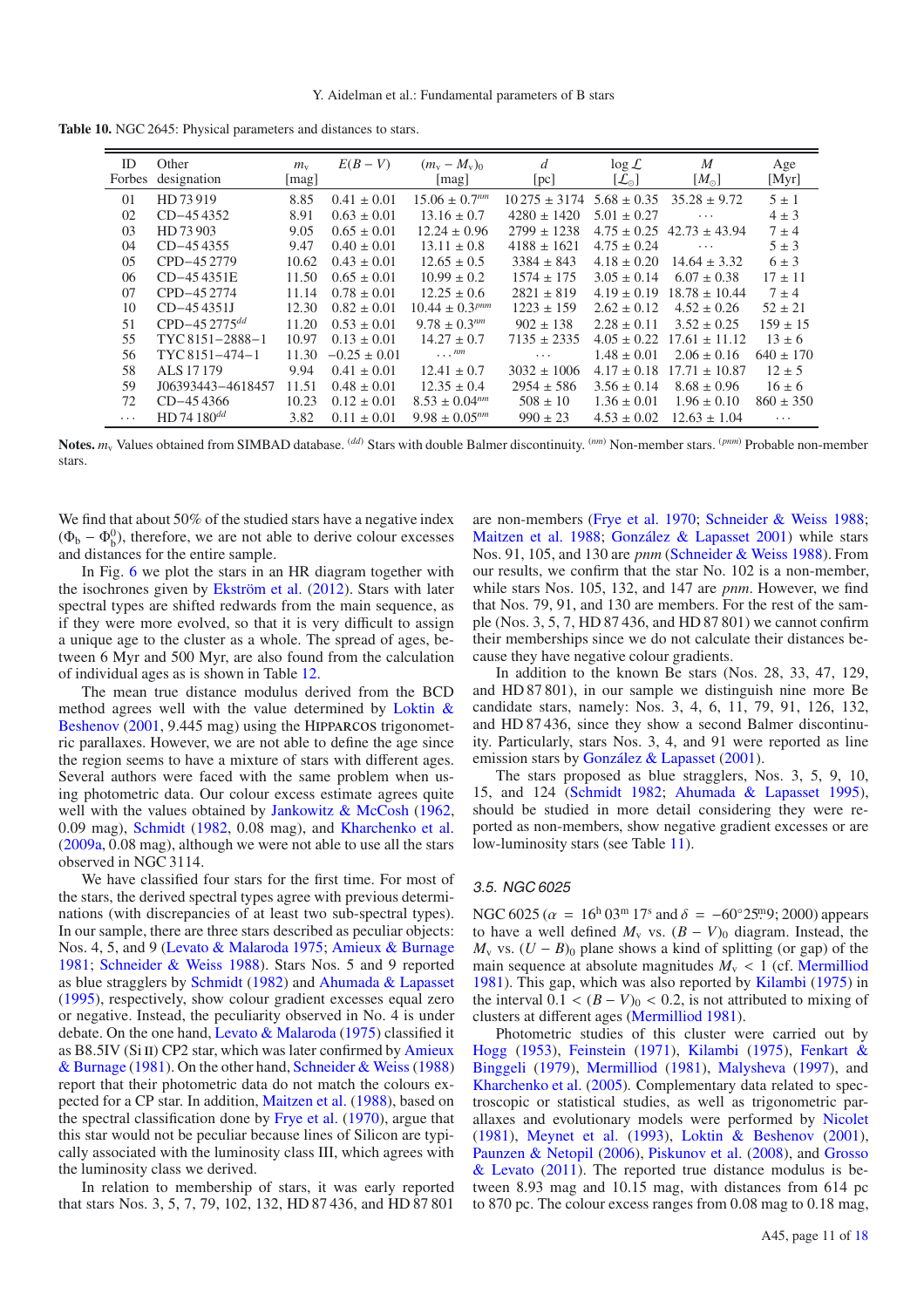| ID       | Other                              | D                         | $\lambda_1$ $\Phi_b$ S.T            | $T_{\rm eff}$                                        | $\log g$          | $M_{\rm v}$                                                               | $M_{\rm bol}$                                                                                 | $\Phi_b^0$        |
|----------|------------------------------------|---------------------------|-------------------------------------|------------------------------------------------------|-------------------|---------------------------------------------------------------------------|-----------------------------------------------------------------------------------------------|-------------------|
|          | Lynga designation                  | [dex] [ $\AA$ ] [ $\mu$ ] |                                     | [K]                                                  | [dex]             | [mag]                                                                     | $[\text{mag}]$                                                                                | $[\mu]$           |
|          | 003 HD 87458 <sup>dd</sup>         | 0.27                      | 39 0.42 B6III <sup>e</sup>          | $15349 \pm 920$                                      | $3.18 \pm 0.28$   | $-1.90 \pm 0.57$                                                          | $-2.83 \pm 0.60$                                                                              | $0.78 \pm 0.01$   |
| 004      | $HD 87 241^{dd}$                   |                           | 0.38 37 1.13 $B8III^{p,e}$          | $12\,250 \pm 506$                                    | $3.10 \pm 0.28$   | $-0.99 \pm 0.41$                                                          | $-1.89 \pm 0.57$                                                                              | $0.85 \pm 0.02$   |
|          | 005 HD 87 266                      |                           | $0.18$ 47 $0.62$ B2III <sup>p</sup> | $20\,521 \pm 1161$ $3.61 \pm 0.34$                   |                   | $-2.51 \pm 0.55$                                                          | $-4.04 \pm 0.43$                                                                              | $0.72 \pm 0.01$   |
|          | 006 HD 87 137 <sup>dd</sup>        |                           | 0.38 53 0.73 B8IV                   | $11886 \pm 277$ $4.02 \pm 0.21$                      |                   | $-0.04 \pm 0.30$                                                          | $-0.86 \pm 0.26$                                                                              | $0.85 \pm 0.02$   |
| 007      | HD 87042                           |                           | $0.46$ 100 0.78 A0V <sup>mk</sup>   | $9790 \pm 500^a$ 4.14 $\pm 0.30^a$                   |                   | $0.65 \pm 0.50^a$                                                         | $0.35 \pm 0.50^a$                                                                             | $1.07 \pm 0.02^m$ |
| 009      | HD 87 222                          |                           | $0.19$ 47 $0.71$ B3IV <sup>P</sup>  | $20\,203 \pm 1245$ 3.63 $\pm 0.32$                   |                   | $-2.39 \pm 0.53$                                                          | $-3.87 \pm 0.44$                                                                              | $0.72 \pm 0.01$   |
|          | 010 HD 87349                       |                           | 0.34 50 0.22 B7V                    | $13\,079 \pm 469$ $3.91 \pm 0.23$                    |                   | $-0.39 \pm 0.32$                                                          | $-1.16 \pm 0.34$                                                                              | $0.81 \pm 0.01$   |
| 011      | $HD 87 031^{dd}$                   |                           | 0.37 52 0.87 B8IV                   | $12341 \pm 296$                                      | $4.01 \pm 0.21$   | $-0.17 \pm 0.31$                                                          | $-0.94 \pm 0.25$                                                                              | $0.84 \pm 0.02$   |
|          | 013 HD 304 848                     |                           | 0.34 53 0.77 B7V                    | $12906 \pm 533$                                      | $4.03 \pm 0.20$   | $-0.28 \pm 0.27$                                                          | $-1.09 \pm 0.27$                                                                              | $0.81 \pm 0.01$   |
| 015      | HD 87612                           |                           | $0.24$ 52 0.66 B4V                  | $16908 \pm 630$                                      | $3.98 \pm 0.23$   | $-1.31 \pm 0.35$                                                          | $-2.54 \pm 0.41$                                                                              | $0.75 \pm 0.01$   |
| 028      | HD 87 404 <sup>dd</sup>            |                           | 0.31 43 0.70 $B6IV^{Be}$            | $14309 \pm 690$                                      | $3.60 \pm 0.30$   | $-1.12 \pm 0.45$                                                          | $-1.91 \pm 0.50$                                                                              | $0.79 \pm 0.01$   |
|          | 033 HD 87 818dd                    | 0.28                      | 49 0.79 $B5IV^{Be}$                 | $14912 \pm 445$                                      | $3.87 \pm 0.25$   | $-0.90 \pm 0.38$                                                          | $-1.95 \pm 0.42$                                                                              | $0.78 \pm 0.01$   |
|          | 040 HD 304 894                     | 0.43                      | 66 0.25 A0V                         | $10741 \pm 337$ $4.32 \pm 0.11$ :                    |                   | $0.63 \pm 0.37$ :                                                         | $0.12 \pm 0.24$ :                                                                             | $0.95 \pm 0.04$   |
| 047      | HD 87 565 <sup>dd</sup>            |                           | 0.21 74 0.30 $B4VI:$ <sup>Be</sup>  |                                                      |                   | $19031 \pm 866$ : $4.35 \pm 0.05$ : $-1.40 \pm 0.13$ : $-2.74 \pm 0.28$ : |                                                                                               | $0.75 \pm 0.01$   |
|          | 066 HD 304 841                     |                           | 0.32 56 0.94 B7V                    | $13\,530 \pm 539$ $4.13 \pm 0.15$                    |                   | $-0.28 \pm 0.20$                                                          | $-1.24 \pm 0.28$                                                                              | $0.80 \pm 0.01$   |
| 067      | HD 304 840                         |                           | 0.40 59 1.05 B9V                    | $11596 \pm 288$                                      | $4.19 \pm 0.16$   | $0.36 \pm 0.27$                                                           | $-0.53 \pm 0.24$                                                                              | $0.88 \pm 0.03$   |
| 079      | HD 304 829dd                       |                           | 0.40 89 1.27 A1 $V^{mk}$            | $9395 \pm 500^{\circ}$                               | $4.17 \pm 0.20^a$ | $0.98 \pm 0.5^a$                                                          | $0.73 \pm 0.5^a$                                                                              | $1.14 \pm 0.02^m$ |
| 085      | CPD-59 1748                        |                           | 0.48 73 0.34 A2V:                   | $9727 \pm 270$                                       | $4.44 \pm 0.10$ : | $0.46 \pm 0.44$ :                                                         | $0.27 \pm 0.13^{f}$                                                                           | $1.07 \pm 0.05$   |
| 088      | HD 304 837                         |                           | 0.49 62 0.85 A1V                    | $9625 \pm 368$                                       | $4.14 \pm 0.15$   | $1.29 \pm 0.41$ :                                                         | $0.65 \pm 0.46$ :                                                                             | $1.02 \pm 0.05$   |
| 091      | HD 87 125 <sup>dd</sup>            |                           | 0.37 48 0.99 B8IVshell, Boo         | $12269 \pm 311$                                      | $3.82 \pm 0.27$   | $-0.40 \pm 0.35$                                                          | $-1.07 \pm 0.37$                                                                              | $0.84 \pm 0.02$   |
| 097      | HD 87 205                          | 0.37                      | 60 0.79 B8V                         | $12037 \pm 318$                                      | $4.22 \pm 0.15$   | $0.25 \pm 0.31$                                                           | $-0.63 \pm 0.24$                                                                              | $0.85 \pm 0.02$   |
| 099      | CPD-59 1677                        |                           | 0.41 59 1.10 B9V                    | $11\,465 \pm 272$ $4.19 \pm 0.15$                    |                   | $0.46 \pm 0.29$                                                           | $-0.46 \pm 0.25$ :                                                                            | $0.89 \pm 0.03$   |
|          | 100 HD 304 836                     |                           | 0.40 74 0.97 A0VI:                  |                                                      |                   | $11\,134 \pm 318$ $4.56 \pm 0.11$ : $-0.37 \pm 0.36$ : $-0.87 \pm 0.30$   |                                                                                               | $0.94 \pm 0.03$   |
| 102      | HD 304 835                         |                           | 0.40 60 1.36 B9V                    | $11638 \pm 328$                                      | $4.20 \pm 0.15$   | $0.39 \pm 0.32$                                                           | $-0.45 \pm 0.28$ :                                                                            | $0.88 \pm 0.03$   |
| 105      | CPD-59 1666                        |                           | 0.48 74 1.08 A2V:Boo                | $9565 \pm 320$                                       | $4.45 \pm 0.30$ : | $0.36 \pm 0.40$ :                                                         | $0.20 \pm 0.30^f$                                                                             | $1.07 \pm 0.05$   |
| 124      | HD 304 854                         |                           | 0.34 59 0.98 B7V                    | $12677 \pm 487$                                      | $4.21 \pm 0.15$   | $-0.04 \pm 0.26$                                                          | $-0.89 \pm 0.19$                                                                              | $0.82 \pm 0.02$   |
|          | 126 HD 87 309dd                    |                           | 0.39 52 1.05 B9IV                   | $11920 \pm 308$                                      | $3.98 \pm 0.22$   | $-0.05 \pm 0.33$                                                          | $-0.89 \pm 0.28$                                                                              | $0.86 \pm 0.02$   |
| 127      | HD 304 855                         |                           | 0.40 55 1.05 B9V                    | $11538 \pm 268$                                      | $4.09 \pm 0.18$   | $0.21 \pm 0.26$                                                           | $-0.61 \pm 0.28$                                                                              | $0.87 \pm 0.02$   |
| 129      | HD 87 366 <sup>dd</sup>            |                           | 0.35 55 0.68 B8V <sup>Be</sup>      | $12406 \pm 364$                                      | $4.11 \pm 0.17$   | $-0.09 \pm 0.24$                                                          | $-0.92 \pm 0.24$                                                                              | $0.83 \pm 0.02$   |
|          | 130 HD 304 856                     |                           | 0.47 82 1.38 A5V:                   | $8180 \pm 500^a$ 4.29 $\pm$ 0.30 <sup><i>a</i></sup> |                   | $1.95 \pm 0.50^a$                                                         | $1.80 \pm 0.50^a$                                                                             | $1.20 \pm 0.05$   |
| 132      | HD 304 831dd                       |                           | 0.29 72 1.03 B7:VI:                 |                                                      |                   |                                                                           | $14308 \pm 648$ 4.40 $\pm$ 0.06: $-0.83 \pm 0.19$ : $-1.57 \pm 0.19$ : 0.81 $\pm$ 0.02:       |                   |
| 134      | HD 87567                           |                           | 0.34 73 0.96 B9:VI:                 |                                                      |                   |                                                                           | $12\,383 \pm 442$ $4.45 \pm 0.06$ : $-0.67 \pm 0.24$ : $-0.84 \pm 0.14$ : $0.87 \pm 0.03$ :   |                   |
|          | 136 HD 87581                       |                           | 0.32 50 0.97 B7IV                   | $13629 \pm 416$                                      | $3.90 \pm 0.24$   | $-0.55 \pm 0.35$                                                          | $-1.35 \pm 0.36$                                                                              | $0.80 \pm 0.01$   |
| 141      | HD 304 832                         |                           | 0.16 62 0.85 B2V                    | $22033 \pm 916$                                      | $4.15 \pm 0.12$   | $-1.93\pm0.30$                                                            | $-3.76 \pm 0.33$                                                                              | $0.71 \pm 0.00$   |
| 147      | HD 304 858                         |                           | 0.42 58 1.01 B9V                    | $11\,215 \pm 274$ 4.13 $\pm$ 0.15                    |                   | $0.46 \pm 0.24$                                                           | $-0.44 \pm 0.29$ : $0.90 \pm 0.02$                                                            |                   |
| 149      | HD 87 507                          |                           | 0.41 47 0.91 B9IV                   | $11650 \pm 231$ $3.80 \pm 0.27$                      |                   | $-0.29 \pm 0.36$                                                          | $-0.99 \pm 0.34$                                                                              | $0.87 \pm 0.02$   |
| 186      | HD 86981                           |                           | 0.30 69 0.73 B7VI:                  |                                                      |                   | $13851 \pm 543$ $4.37 \pm 0.08$ : $-0.70 \pm 0.19$                        | $-1.31 \pm 0.17$                                                                              | $0.81 \pm 0.02$   |
| $\cdots$ | HD 304 838                         |                           | 0.41 63 1.09 B9V                    | $11155 \pm 301$                                      | $4.27 \pm 0.14$   | $0.53 \pm 0.44$ :                                                         | $0.03 \pm 0.30^{f}$                                                                           | $0.91 \pm 0.03$   |
| $\cdots$ | HD 87 436 <sup>dd</sup>            |                           | 0.53 50 1.30 A7III:                 |                                                      |                   |                                                                           | $7550 \pm 500^{bv}$ $3.05 \pm 0.30^a$ $-0.19 \pm 0.50^f$ $-0.16 \pm 0.50^a$ $1.79 \pm 0.02^m$ |                   |
| $\cdots$ | HD 87801                           |                           | 0.16 52 0.67 B2IV <sup>Be</sup>     | $21613 \pm 1127$ 3.87 $\pm$ 0.28                     |                   | $-2.43 \pm 0.46$                                                          | $-4.16 \pm 0.47$                                                                              | $0.71 \pm 0.00$   |
| .        | HD 304 839                         |                           | 0.31 56 0.97 B6V                    | $13853 \pm 586$ $4.15 \pm 0.14$                      |                   | $-0.30 \pm 0.24$                                                          | $-1.24 \pm 0.27$                                                                              | $0.80 \pm 0.01$   |
| .        | CPD-59 1691                        | 0.37                      | 46 0.86 B8IV                        | $12323 \pm 297$                                      | $3.78 \pm 0.28$   | $-0.53 \pm 0.37$                                                          | $-1.23 \pm 0.39$                                                                              | $0.83 \pm 0.02$   |
| .        | J10015881-6001125 0.41 55 0.60 B9V |                           |                                     | $11\,371 \pm 277$                                    | $4.05 \pm 0.18$   | $0.20 \pm 0.29$                                                           | $-0.64 \pm 0.29$                                                                              | $0.88 \pm 0.02$   |

**Notes.** Nomenclature according to Lyngå (1962). The symbol : is used to indicate extrapolated values. *g* is the stellar surface gravity given in cm s<sup>-2</sup>. (*dd*) Stars with a double Balmer discontinuity. <sup>(mk)</sup> Spectral González & Lapasset (2001). <sup>(*p*)</sup> Reported as peculiar stars in the literature. (*Boo*) Star reported as *ABoothis variable by Schneider & Weiss* (1988). (*a*) Values internalated from Cox (2000). (*b*)  $T_{\text{ex}}$  values (*a*) Values interpolated from Cox (2000). (*bv*)  $T_{\text{eff}}$  values from Boehm-Vitense (1982). (*f*)  $M_{\text{bol}}$  values estimated with the bolometric correction given by Flower (1996). <sup>(*m*)</sup> Values determined using the relation between  $\Phi_b$  and  $(B - V)$  given by Moujtahid et al. (1998).

and the age, which is more uncertain, is between 71 Myr and 126 Myr.

Regarding spectral classification, all stars of our sample were previously classified with the exception of No. 86 (see Table 4). Star No. 1 is a known Be star, No. 6 is reported as Be star by Grosso & Levato (2011), Nos. 11 and 24 are line peculiar stars, and No. 90 is a chemically peculiar star. In addition, the star No. 26 is a known eclipsing binary and No. 12 is reported as a variable star.

The derived BCD parameters of each star are quoted in Table 13 while their corresponding physical parameters, distances and ages are given in Table 14. From the values of the last table, we calculate a mean true distance modulus  $\overline{(m_v - M_v)_0}$  = 9.25 ± 0.2 mag, which corresponds to  $\langle d \rangle$  = 710 ± 80 pc, a mean distance  $\overline{d}$  = 746  $\pm$  144 pc and a mean colour excess  $\overline{E(B-V)} = 0.34 \pm 0.02$  mag. In addition, we construct a well-defined HR diagram using the BCD parameters (Fig. 7). Considering then that stars No. 1 (Mermilliod 1982b) and No. 12 (see below) are blue stragglers, the cluster age would be between 40 Myr and 63 Myr. This value agrees with the mean age,  $\overline{t}$  = 68  $\pm$  13 Myr, derived by averaging the individual stellar estimates.

Our distance and age estimates agree very well with the value reported by Paunzen & Netopil (2006, 725  $\pm$  94 pc), Malysheva (1997, 71 Myr), and Paunzen & Netopil (2006, 74 Myr).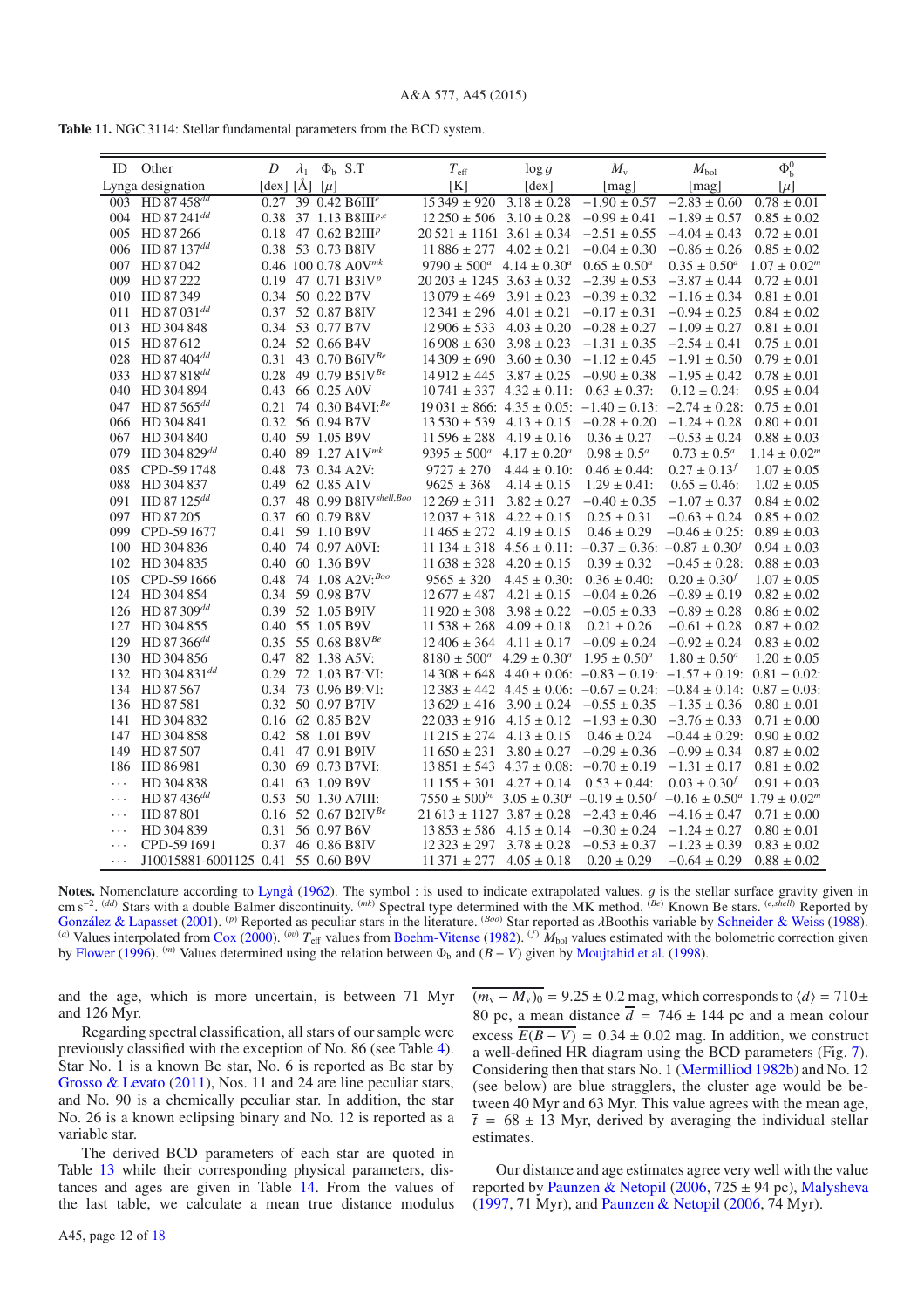Y. Aidelman et al.: Fundamental parameters of B stars



**[Fig. 6.](http://dexter.edpsciences.org/applet.php?DOI=10.1051/0004-6361/201425085&pdf_id=6)** NGC 3114: HR diagram. The isochrone curves are given by Ekström et al. (2012). Probable members of the clusters are denoted in  $\bullet$  (blue) symbols, *pnm* in  $\odot$  (blue), and non-members (nm) in  $\blacksquare$  (grey). Be star cluster members are indicated in  $\triangle$  (red) and Be *pnm* in  $\triangle$ (red). The stars denoted in  $\square$  symbols have a negative colour gradient excess.

Our HR diagram shows a lack of stars with  $M_{bol}$  between 0 and 1 mag (as was reported by Kilambi 1975; Mermilliod 1981), but to confirm the existence of the gap we need to observe a substantially larger sample.

The star No. 86 has been classified for first time as A2VI. The BCD spectral classification of the rest of sample agrees with the classification done, mainly, by Grosso & Levato (2011). Stars Nos. 1 and 6 are variable stars because the former showed a  $H\beta$  absorption line profile with a double-peaked emission core (Grosso & Levato 2011), but our spectrum shows an absorption line with a central emission core. In the same work the latter was also reported with an emission in the  $H\beta$  line, but we observe it as a normal B-type star (see Fig. 2).

Stars Nos. 3 and 25 are certainly Be stars because they display a second Balmer discontinuity in their spectra. The former is a fast rotator (Grosso & Levato 2011, 240 km s<sup>-1</sup>).

Stars Nos. 8, 11, 14, 15, 26, 43, 86, and 90 were reported as non-members (Feinstein 1971; Kilambi 1975; Grosso & Levato 2011) and stars Nos. 6 and 26 as *pnm* by Grosso & Levato (2011). According to our membership criterion, we find that stars Nos. 11, 15, and 26 are non-members, but stars Nos. 8, 14, 43, 86, and 90 could be cluster members. In addition, we conclude that star No. 23 is non-member and No. 12 is a *pnm*.

The only star reported by Mermilliod (1982b) as blue straggler is No. 1. Our HR diagram confirms this finding. Although we classified No. 12 as a *pnm*, this object could be a blue straggler on account of the uncertainties in the measurements.

## **4. Discussion**

As mentioned above, roughly 50% of the studied stellar sample in NGC 3114 has a clear sign of an anomalous colour-gradient excess, i.e. the index  $\Phi_b^{obs} - \Phi_b^0(\lambda_1, D)$  is negative indicating that there is a high unexpected blueing there is a high unexpected blueing.

This negative colour index cannot be attributed either to uncertainties affecting the measurements or to reduction techniques. Along different observing runs, stars of this cluster were observed together with flux standards and stars belonging to other clusters. In addition, we applied the same reduction procedure to all of them. However, stars with negative colourgradient excesses were found in just one star belonging to NGC 2645 (No. 56) and in half of the studied sample of NGC 3114.

There are at least three obvious possibilities to account for this phenomenon: changes in the colour gradients due to anomalous stellar metallicity, effects induced by the rapid rotation of stars, and binarity.

*Metallicity e*ff*ects*: according to Chalonge & Divan (1977), negative values in  $(\Phi_b - \Phi_b^0)$  are typically found in late-type poor metal stars. In early-type stars this phenomenon does not seem to be relevant. It is also known that chemically peculiar stars are affected by the concomitant blanketing effect (cf. Cidale et al. 2007) and present a smaller Balmer jump if compared to normal stars showing the same near-infrared flux (Leone & Catalano 1991). Particularly, NGC 3114 has many Am and Ap stars, nevertheless, using models of stellar atmospheres calculated for metallicities other than solar, we realize that the obtained blueing does not attain the amount reported in Table 11.

*Rapid-rotation e*ff*ects*: rapid-rotation produces an external oblateness of stars that induces a variation with latitude of the surface gravity and the local effective temperature, known as the gravitational darkening effect (GDE, von Zeipel 1924). Because of the GDE, surface gravities and effective temperatures deduced with models or calibrations based on plane-parallel or axisymmetric stellar atmospheres should be considered apparent and dependent on the inclination angle between the stellar rotation axis and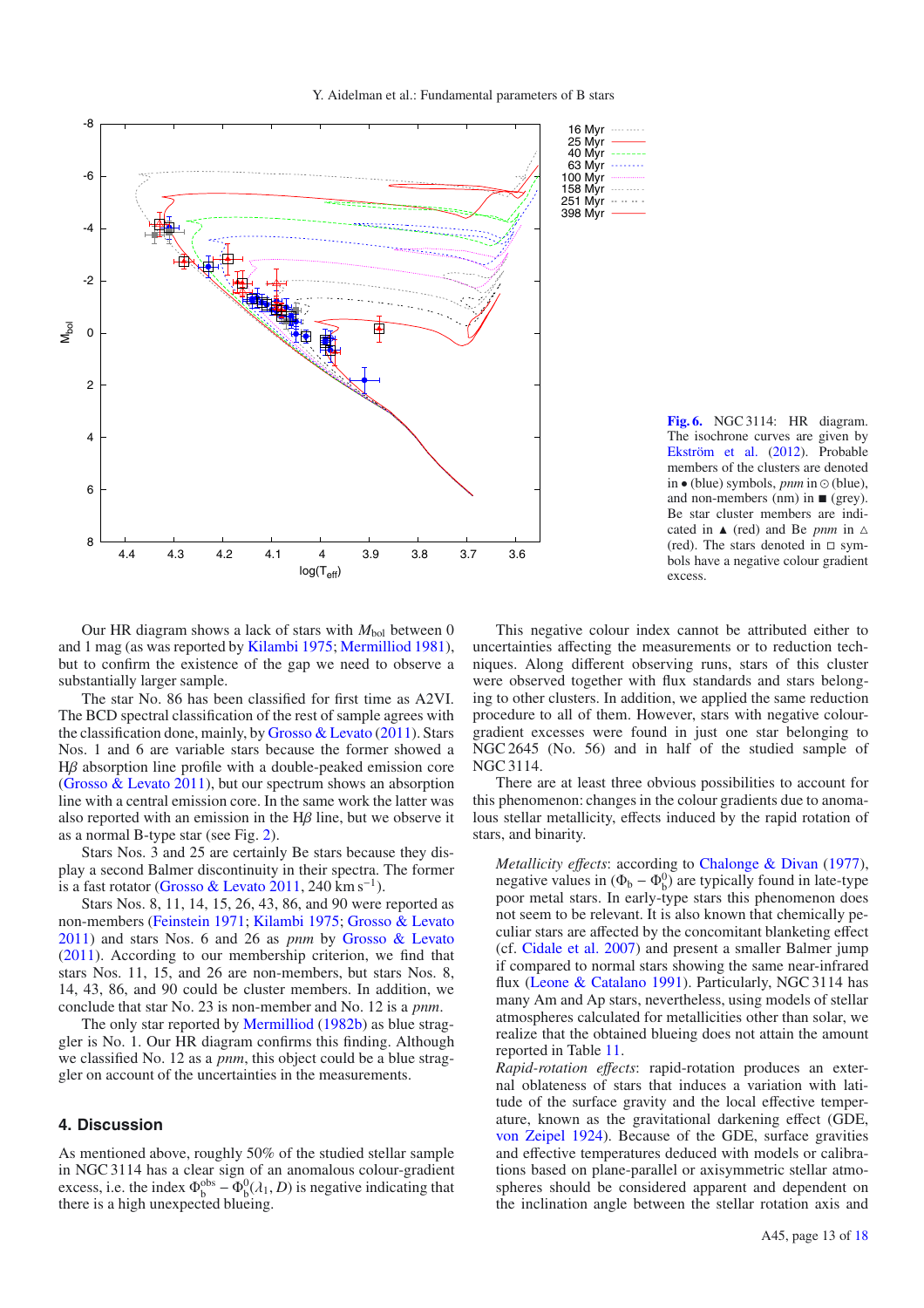

**[Fig. 7.](http://dexter.edpsciences.org/applet.php?DOI=10.1051/0004-6361/201425085&pdf_id=7)** NGC 6025: HR diagram. The estimated age of this cluster is in between 40 and 69 Myr. The isochrone curves are given by Ekström et al. (2012). Probable members of the clusters are denoted in • (blue) symbols, *pnm* in (blue), and non-members (nm) in ■ (grey). Be star cluster members are indicated in  $\triangle$  (red).

the sight direction (cf. Maeder & Peytremann 1970; Collins et al. 1991; Frémat et al. 2005; Torres & Cidale 2007). In NGC 3114, there are a large number of Be stars as revealed by the presence of the second Balmer discontinuity. This large number of Be stars might imply that there may also be a significant number of rapid rotators that momentarily do not display the Be phenomenon or have not attained the required rotational properties for being considered Be stars, but they unavoidable have spectra affected by the GDE, which leads to misleading interpretations of their  $(\Phi_b - \Phi_b^0)$  colour gradient. Nevertheless, looking at the tables of  $(B - V)$  colour indices for rapid rotators published by Collins et al. (1991), we see that rotation can introduce some blueing effects. Apart from this, we note that one third of stars reported in Table 3 are Be stars where the (free-free) and (bound-free) radiation of the circumstellar envelope may significantly change the  $(\Phi_b - \Phi_b^0)$  colour index. It can be shown that compact and hot circumstellar envelopes can produce apparent blueings (Moujtahid et al. 1998, 1999).

*Binarity*: the number of unresolved binaries in clusters can be quite significant. The binarity hypothesis is supported by the fact that it is thought to be responsible for chemical anomalies in the CP group (cf. Stateva et al. 2012; Quiroga et al. 2010). Binary systems evolve at short timescales. Because of the evolution effects, one of the companions can become redder, originating changes in the colour gradients. At rather small differences between the luminosities of both components, it is possible to have a Balmer discontinuity mainly reflecting the cooler component, while the energy distribution in the visual spectral region is dominated by the hotter component. This can lead to a high negative value of ( $\Phi_{b}^{obs} - \Phi_{b}^{0}$ ). Moreover, apart from the oblateness of components in close binary systems and the concomitant

GDE induced by the mutual gravity-rotation interaction, there is also a brightening of the stellar hemispheres in components that face each other, which can produce peculiar spectra (Palate et al. 2013) and increase the blueing effect. Therefore, on the one hand, the Be phenomenon, and on the other hand, uncovered binarity, could account for the reported negative colour gradient-excesses.

We also call the attention to the fact that stars with  $-1 < M_{\text{bol}} < 1$  are significantly detached from the main se-*<sup>M</sup>*bol <sup>&</sup>lt; 1 are significantly detached from the main sequence towards redder colours, so that it becomes difficult to estimate the cluster age. That is the case for NGC 3114 and Collinder 223. Although, the BCD parameters are expected to be free from extinction effects, the fact that some stars in NGC 3114 have observed colour gradients that are bluer than the intrinsic gradient for a star with the same physical parameters might suggest that many other stars are also anomalous (with gradients that are close to the intrinsic gradient). As a consequence, the underestimation of the cluster reddening, produced by the spectral anomalies of the stars in the cluster, also leads us to overestimates of the distance modulus and stellar luminosities. A similar discussion can be applied to Collinder 223, although it is without detected spectral anomalies because of its larger distance modulus and a larger ISM reddening. In this cluster, it is apparent that all member and probable non-member stars are placed distinctly above the main sequence (see Fig. 3). This fact could explain the difficulties we found in estimating the cluster age.

Another possibility that cannot be ruled out is the presence of an incipient double turn-off associated with the population of field stars. In fact, noticeable evidences of a secondary turn-off was revealed in two old LMC clusters: NGC 1848 (Mackey & Broby Nielsen 2007) and NGC 1868 (Santiago et al. 2002), which differ in age by ∼300 Myr. For this behaviour, the first authors proposed that both clusters could be formed in a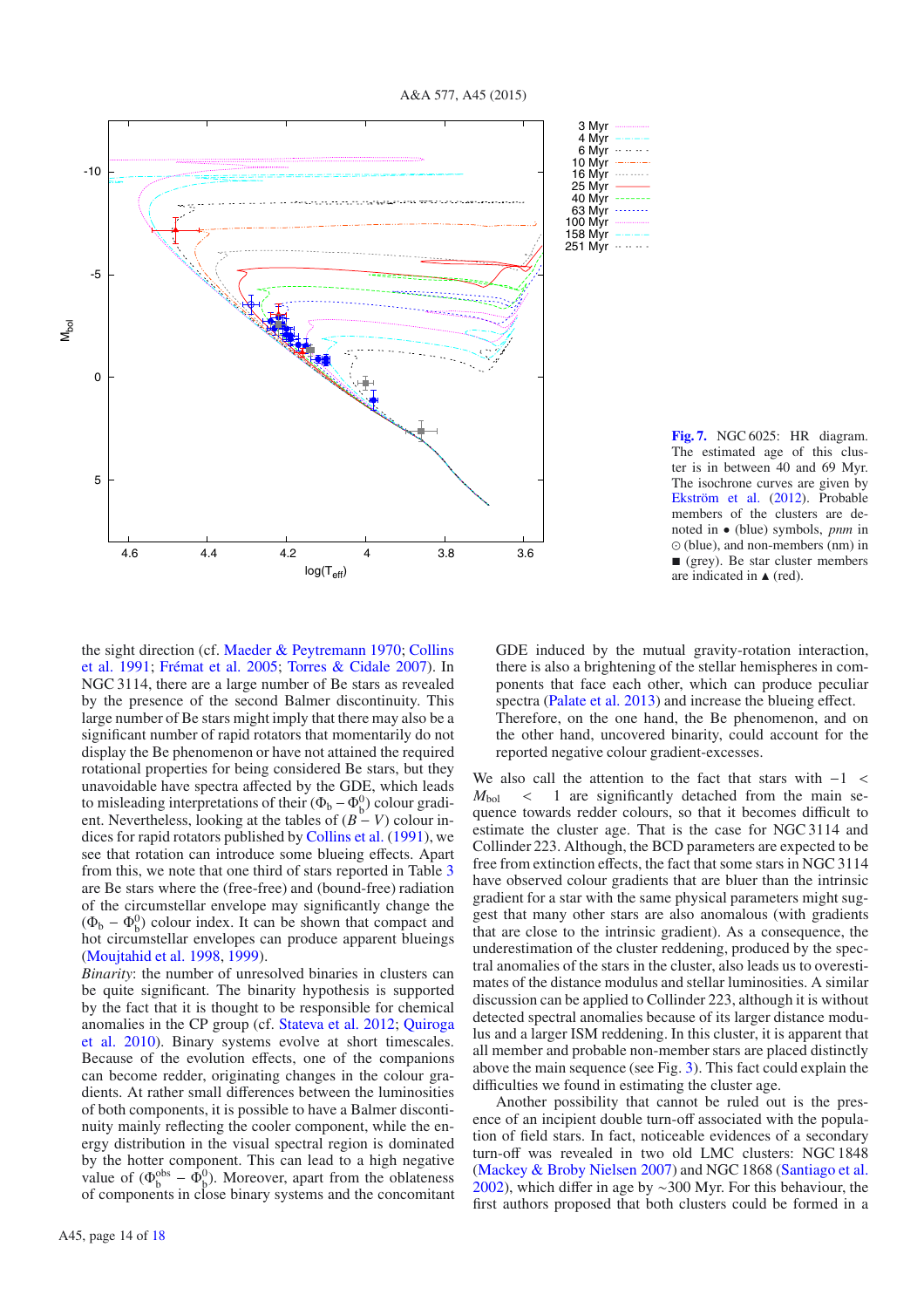**Table 12.** NGC 3114: Physical parameters and distance to stars.

| ID         | Other                      | $m_{\rm v}$ | $E(B-V)$                              | $(m_{v} - M_{v})_{0}$                                                                              | $\overline{d}$                                             | $\log \mathcal{L}$                             | M                                                                                              | Age          |
|------------|----------------------------|-------------|---------------------------------------|----------------------------------------------------------------------------------------------------|------------------------------------------------------------|------------------------------------------------|------------------------------------------------------------------------------------------------|--------------|
|            | Lynga designation          | [mag]       |                                       | $[\text{mag}]$                                                                                     | [pc]                                                       | $[\mathcal{L}_\odot]$                          | $[M_{\odot}]$                                                                                  | [Myr]        |
| 003        | HD 87 458 <sup>dd</sup>    | 7.73        | $\cdots$                              | $\cdots$                                                                                           | $\ldots$                                                   |                                                | $3.03 \pm 0.24$ 6.91 $\pm 2.06$                                                                | $51 \pm 22$  |
| 004        | HD 87 241 <sup>dd</sup>    | 7.77        |                                       | $0.21 \pm 0.02$ $8.10 \pm 0.4$ <sup>pnm</sup>                                                      | $418 \pm 79$                                               |                                                | $2.65 \pm 0.23$ 5.24 $\pm$ 1.49                                                                | $102 \pm 50$ |
| 005        | HD 87 266                  | 8.23        | $\ldots$                              | $\ldots$                                                                                           | $\ldots$                                                   |                                                | $3.51 \pm 0.17$ $8.74 \pm 1.71$                                                                | $23 \pm 6$   |
| 006        | HD 87 137dd                | 8.29        | $\cdots$                              | .                                                                                                  | $\ldots$                                                   |                                                | $2.24 \pm 0.10$ $3.33 \pm 0.21$                                                                | $165 \pm 31$ |
| 007        | HD 87042                   | 8.36        | $\cdots$                              | $\cdots$                                                                                           | $\ldots$                                                   |                                                | $1.76 \pm 0.20$ $2.46 \pm 0.24$ $294 \pm 145$                                                  |              |
| 009        | HD 87 222                  | 8.63        |                                       | $0.00 \pm 0.01$ 11.02 $\pm 0.5^{nm}$                                                               |                                                            | $1596 \pm 395$ 3.44 $\pm$ 0.18 8.37 $\pm$ 1.55 |                                                                                                | $24 \pm 7$   |
| 010        | HD 87349                   | 8.62        | $\ldots$                              | $\ldots$                                                                                           | $\ldots$                                                   |                                                | $2.36 \pm 0.14$ $3.84 \pm 0.31$ $117 \pm 17$                                                   |              |
| 011        | HD 87 031dd                | 8.73        | $0.03 \pm 0.01$                       | $8.82 \pm 0.3$                                                                                     | $580 \pm 83$                                               |                                                | $2.27 \pm 0.10$ 3.48 $\pm$ 0.22                                                                | $144 \pm 24$ |
| 013        | HD 304 848                 | 9.19        | $\ldots$                              | .                                                                                                  | .                                                          |                                                | $2.33 \pm 0.11$ $3.65 \pm 0.24$                                                                | $118 \pm 27$ |
| 015        | HD 87612                   | 9.72        | $\ldots$                              | $\ldots$                                                                                           | $\ldots$                                                   |                                                | $2.91 \pm 0.16$ 5.47 $\pm$ 0.44                                                                | $42 \pm 11$  |
| 028        | HD 87 404 <sup>dd</sup>    | 8.96        | $\ldots$                              | $\cdots$                                                                                           | $\ldots$                                                   |                                                | $2.66 \pm 0.20$ 4.90 $\pm$ 0.77                                                                | $80 \pm 18$  |
| 033        | HD 87 818dd                | 9.41        |                                       | $0.01 \pm 0.01$ $10.28 \pm 0.4$ $pnm$ $1136 \pm 198$ $2.68 \pm 0.17$ $4.71 \pm 0.41$               |                                                            |                                                |                                                                                                | $72 \pm 10$  |
| 040        | HD 304 894                 | 10.35       | $\ldots$                              | $\ldots$                                                                                           | .                                                          |                                                | $1.85 \pm 0.10$ $2.58 \pm 0.18$ $146 \pm 114$                                                  |              |
| 047        | HD 87 565 <sup>dd</sup>    | 9.67        | $\ldots$                              | $\ldots$                                                                                           | $\ldots$                                                   |                                                | $2.99 \pm 0.11$ 5.69 $\pm$ 0.37                                                                | $6 \pm 9$    |
| 058        | CPD-591748                 | 10.49       | $\ldots$                              | $\ldots$                                                                                           | .                                                          |                                                | $1.79 \pm 0.05$ $2.30 \pm 0.28$ $194 \pm 192$                                                  |              |
| 066        | HD 304 841                 |             |                                       | 10.15 0.11 $\pm$ 0.01 10.10 $\pm$ 0.2 <sup>ppm</sup> 1048 $\pm$ 99 2.39 $\pm$ 0.11 3.76 $\pm$ 0.20 |                                                            |                                                |                                                                                                | $88 \pm 32$  |
| 067        | HD 304 840                 |             | 9.20 $0.12 \pm 0.02$                  | $8.45 \pm 0.3$                                                                                     | $491 \pm 62$                                               |                                                | $2.11 \pm 0.10$ $3.02 \pm 0.18$ $151 \pm 68$                                                   |              |
| 079        | HD 304 829 <sup>dd</sup>   | 9.74        | $0.10 \pm 0.02$                       | $8.45 \pm 0.5$                                                                                     |                                                            |                                                | $490 \pm 114$ $1.60 \pm 0.20$ $2.28 \pm 0.18$ $345 \pm 172$                                    |              |
| 088        | HD 304 837                 | 10.18       | $\ldots$                              | $\mathbf{1}$ , $\mathbf{1}$ , $\mathbf{1}$                                                         | $\mathbf{1}$ , $\mathbf{1}$ , $\mathbf{1}$                 |                                                | $1.64 \pm 0.18$ $2.35 \pm 0.15$ $336 \pm 121$                                                  |              |
| 091        | HD 87 125 $^{dd}$          |             | 8.56 $0.11 \pm 0.02$                  | $8.61\pm0.3$                                                                                       | $526 \pm 84$                                               |                                                | $2.32 \pm 0.15$ 3.67 $\pm$ 0.31                                                                | $152 \pm 15$ |
| 097        | HD 87 205                  | 9.43        | $\ldots$                              | $\ldots$                                                                                           | $\ldots$                                                   |                                                | $2.15 \pm 0.10$ $3.13 \pm 0.18$ $121 \pm 62$                                                   |              |
| 099        | CPD-59 1677                |             | $10.02 \ \ 0.16 \pm 0.02$             | $9.06 \pm 0.3$                                                                                     | $650 \pm 87$                                               |                                                | $2.08 \pm 0.10$ $2.97 \pm 0.18$ $158 \pm 70$                                                   |              |
| 100        | HD 304 836                 |             |                                       | $11.06$ $0.03 \pm 0.02$ $11.35 \pm 0.4^{nm}$                                                       |                                                            |                                                | $1861 \pm 306$ 2.24 $\pm$ 0.12 2.79 $\pm$ 0.50 114 $\pm$ 114                                   |              |
| 102        | HD 304 835                 |             | 9.07 $0.36 \pm 0.02$                  | $7.56 \pm 0.3^{nm}$                                                                                | $325 \pm 49$                                               |                                                | $2.08 \pm 0.11$ $3.00 \pm 0.17$ $144 \pm 67$                                                   |              |
| 105        | CPD-59 1666                |             |                                       | $11.04$ $0.01 \pm 0.04$ $10.66 \pm 0.4$ <sup>pnm</sup>                                             |                                                            |                                                | $1356 \pm 254$ $1.82 \pm 0.12$ $2.30 \pm 0.32$ $237 \pm 195$                                   |              |
| 124        | HD 304 854                 |             | 9.84 $0.12 \pm 0.02$                  | $9.52 \pm 0.3$                                                                                     |                                                            |                                                | $800 \pm 96$ $2.25 \pm 0.08$ $3.36 \pm 0.19$ $100 \pm 51$                                      |              |
| 126        | HD 87 309 <sup>dd</sup>    | 9.31        | $0.14 \pm 0.01$                       | $8.92 \pm 0.3$                                                                                     | $607 \pm 92$                                               |                                                | $2.25 \pm 0.11$ $3.38 \pm 0.22$                                                                | $168 \pm 17$ |
| 127        | HD 304 855                 | 9.87        | $0.13 \pm 0.02$                       | $9.24 \pm 0.3$                                                                                     | $705 \pm 86$                                               |                                                | $2.14 \pm 0.11$ $3.11 \pm 0.18$                                                                | $176 \pm 47$ |
| 129<br>130 | HD 87 366 <sup>dd</sup>    | 9.42        | $\ldots$<br>$11.13 \ \ 0.13 \pm 0.04$ | $\ldots$<br>$8.78 \pm 0.5$                                                                         | $\ldots$                                                   |                                                | $2.26 \pm 0.10$ $3.39 \pm 0.18$<br>$569 \pm 132$ $1.18 \pm 0.20$ $1.82 \pm 0.15$ $484 \pm 369$ | $130 \pm 41$ |
| 132        | HD 304 856<br>HD 304 831dd | 9.74        |                                       | $0.15 \pm 0.01$ $10.10 \pm 0.2$ <sup>pnm</sup>                                                     |                                                            |                                                | $1049 \pm 93$ $2.52 \pm 0.08$ $3.82 \pm 0.33$                                                  | $41 \pm 43$  |
| 134        | HD 87567                   | 9.60        | $0.07 \pm 0.02$                       | $10.07 \pm 0.2$                                                                                    |                                                            |                                                | $1031 \pm 112$ $2.23 \pm 0.06$ $3.10 \pm 0.32$                                                 | $75 \pm 76$  |
| 136        | HD 87 581                  | 9.24        | $0.13 \pm 0.01$                       | $9.38 \pm 0.4$                                                                                     |                                                            | $750 \pm 122$ 2.44 $\pm$ 0.14 4.07 $\pm$ 0.35  |                                                                                                | $99 \pm 15$  |
| 141        | HD 304 832                 | 9.82        | $0.09 \pm 0.01$                       | $11.46 \pm 0.3^{nm}$                                                                               |                                                            | $1955 \pm 275$ 3.40 $\pm$ 0.13 7.82 $\pm$ 0.51 |                                                                                                | $9 \pm 6$    |
| 147        | HD 304 858                 | 9.54        |                                       | $0.08 \pm 0.02$ $8.83 \pm 0.2$ <sup>pnm</sup>                                                      | $584 \pm 65$                                               |                                                | $2.07 \pm 0.12$ $2.96 \pm 0.17$                                                                | $190 \pm 58$ |
| 149        | HD 87507                   | 8.48        | $0.03 \pm 0.01$                       | $8.68 \pm 0.4$                                                                                     | $544 \pm 91$                                               |                                                | $2.29 \pm 0.14$ 3.49 $\pm$ 0.26                                                                | $183 \pm 17$ |
| 186        | HD 86 981                  | 9.72        | $\ldots$                              | <b>Contractor</b>                                                                                  | $\ldots$ .                                                 |                                                | $2.42 \pm 0.07$ 3.64 $\pm$ 0.27                                                                | $46 \pm 45$  |
| $\ldots$   | HD 304 838                 | 9.87        | $0.13 \pm 0.02$                       | $8.94 \pm 0.4$                                                                                     |                                                            | $613 \pm 125$ $1.88 \pm 0.12$ $2.73 \pm 0.15$  |                                                                                                | $137 \pm 86$ |
| $\cdots$   | HD 87436 <sup>dd</sup>     | 6.19        | $\ldots$                              | $\ldots$                                                                                           | $\ldots$                                                   |                                                | $1.96 \pm 0.20$ $3.10 \pm 0.67$ $368 \pm 167$                                                  |              |
| $\cdots$   | HD 87801                   | 9.10        | $\ldots$                              | $\ldots$                                                                                           | $\mathbb{E}[\mathbf{z} \mathbf{z}]=\mathbb{E}[\mathbf{z}]$ |                                                | $3.56 \pm 0.19$ $8.58 \pm 1.02$                                                                | $18 \pm 6$   |
| .          | HD 304 839                 | 9.20        | $0.13 \pm 0.01$                       | $9.10 \pm 0.2$                                                                                     | $661 \pm 74$                                               |                                                | $2.39 \pm 0.11$ $3.83 \pm 0.19$                                                                | $75 \pm 31$  |
| $\cdots$   | CPD-59 1691                | 8.78        | $0.02 \pm 0.01$                       | $9.24 \pm 0.4$                                                                                     |                                                            |                                                | $704 \pm 120$ $2.39 \pm 0.16$ $3.77 \pm 0.32$ $149 \pm 16$                                     |              |
| $\cdots$   | J10015881-6001125          | $\ldots$    | $\ldots$                              | $\ldots$ .                                                                                         | $\mathbf{1}$ , and $\mathbf{1}$                            |                                                | $2.15 \pm 0.12$ $3.12 \pm 0.19$ $194 \pm 35$                                                   |              |

Notes.  $m_v$  values obtained from SIMBAD database. (*dd*) Stars with double Balmer discontinuity. (*nm*) Non-member stars. (*pnm*) Probable non-member stars.

single giant molecular cloud but were captured into a common cluster group by tidal interaction. This scenario can naturally account for differences in age and spatial distributions, as well as the uniform metallicity. It is interesting to stress that both clusters (NGC 3114 and Collinder 223) also have a significant internal spread of stellar distances, which might support the scenario of tidal interaction or capture.

An alternative hypothesis that might lead to a significantly detached number of stars from the main sequence towards redder colours is the unresolved binary nature of stars. Both luminosity shifts of about 0.75 mag, attributed to the presence of companions of similar luminosity, where the secondary became redder through evolution effects, could be responsible for the observed bump in the HR diagrams. However, as this phenomenon is not

### observed in all clusters, the incidence of binarity vs. spectral type should be explored more thoroughly in open clusters. Finally, it should be mentioned that because of rotational effects, the apparent BCD parameters have lead to the identification of lower  $T_{\text{eff}}$  and log q values as the stars are more evolved and shift to the red side of the HR diagram (Zorec et al. 2005).

## **5. Conclusions**

The BCD spectrophotometric method is a powerful and easy-touse tool to determine fundamental physical parameters of earlytype stars, making it adequate to explore the properties of stellar clusters. The knowledge of accurate values of effective temperature, surface gravity, stellar mass, and luminosity of stars in open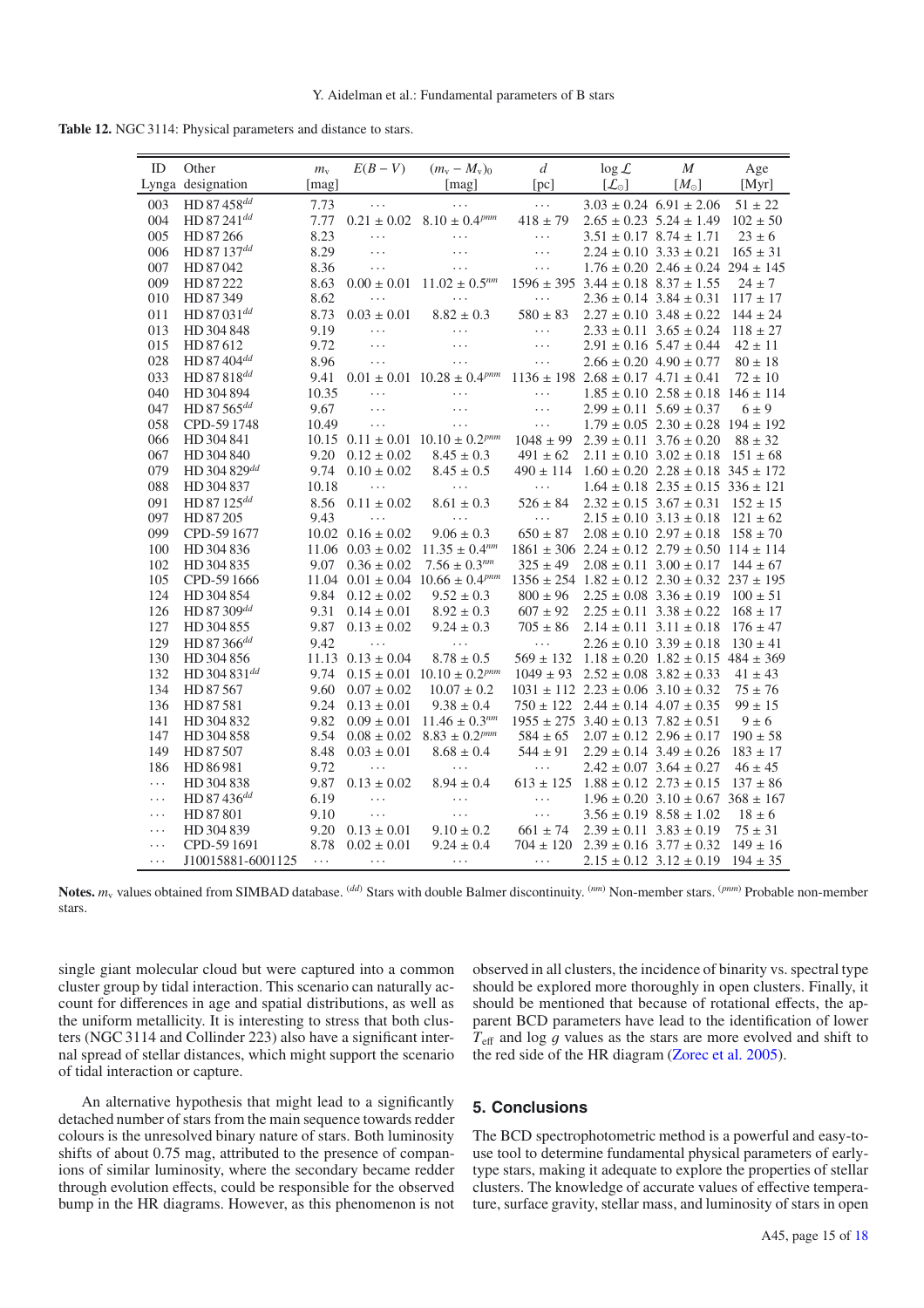| Table 13. NGC 6025: Stellar fundamental parameters from the BCD system. |  |
|-------------------------------------------------------------------------|--|
|-------------------------------------------------------------------------|--|

| ID<br>Feinstein<br>Kilambi | Other<br>designation     | D<br>[dex] | $\lambda_1$<br>$[\AA]$ | $\Phi_{\rm b}$<br>$[\mu]$ | S.T               | $T_{\rm eff}$<br>[K]     | $\log g$<br>[dex] | $M_{\rm v}$<br>[mag]     | $M_{\rm bol}$<br>[mag]   | $\Phi_{\rm b}^0$<br>$[\mu]$ |
|----------------------------|--------------------------|------------|------------------------|---------------------------|-------------------|--------------------------|-------------------|--------------------------|--------------------------|-----------------------------|
| 01                         | HD 143 448               | 0.06       | 81                     | 1.20                      | $\rm BOV:^{Be}$   | $30000 \pm 4275^{\circ}$ | $3.94 \pm 0.00^a$ | $-4.00 \pm 0.64^{\circ}$ | $-7.16 \pm 0.64^{\circ}$ | $0.68 \pm 0.01$             |
| 02                         | HD 143 449               | 0.26       | 47                     | 1.29                      | B5IV              | $16275 \pm 531$          | $3.78 \pm 0.29$   | $-1.49 \pm 0.47$         | $-2.58 \pm 0.45$         | $0.76 \pm 0.01$             |
| 03                         | HD 143 413 <sup>dd</sup> | 0.24       | 43                     | 1.21                      | B5III             | $16780 \pm 804$          | $3.46 \pm 0.32$   | $-1.87 \pm 0.55$         | $-3.07 \pm 0.53$         | $0.76 \pm 0.01$             |
| 04                         | $CD - 606021$            | 0.34       | 57                     |                           | 1.20 B7V          | $12857 \pm 491$          | $4.15 \pm 0.11$   | $-0.13 \pm 0.21$         | $-0.92 \pm 0.23$         | $0.82 \pm 0.02$             |
| 05                         | $CD - 606007$            | 0.36       | 61                     | 1.17                      | B <sub>7V</sub>   | $12216 \pm 376$          | $4.23 \pm 0.13$   | $0.13 \pm 0.32$          | $-0.73 \pm 0.16$         | $0.85 \pm 0.02$             |
| 06                         | HD 143 288               | 0.29       | 57                     |                           | 1.42 $B6V^e$      | $14750 \pm 650$          | $4.19 \pm 0.14$   | $-0.45 \pm 0.30$         | $-1.59 \pm 0.30$         | $0.78 \pm 0.01$             |
| 07                         | HD 143 340               | 0.24       | 44                     |                           | 1.36 B5III        | $16607 \pm 750$          | $3.49 \pm 0.32$   | $-1.81 \pm 0.55$         | $-2.92 \pm 0.53$         | $0.76 \pm 0.01$             |
| 08                         | $CD - 606015$            | 0.27       | 53                     | 1.17                      | B5V               | $15705 \pm 628$          | $4.04 \pm 0.19$   | $-0.84 \pm 0.32$         | $-2.08 \pm 0.33$         | $0.77 \pm 0.01$             |
| 11                         | HD 143 287               | 0.31       | 55                     | 1.23                      | $B6V^p$           | $13805 \pm 522$          | $4.11 \pm 0.17$   | $-0.35 \pm 0.20$         | $-1.33 \pm 0.28$         | $0.80 \pm 0.01$             |
| 12                         | HD 143 309               | 0.20       | 48                     | 1.23                      | B3IV <sup>v</sup> | $19386 \pm 1081$         | $3.70 \pm 0.32$   | $-2.19 \pm 0.51$         | $-3.55 \pm 0.45$         | $0.73 \pm 0.01$             |
| 13                         | $CD - 606011$            | 0.28       | 49                     | 0.97                      | B5IV              | $15558 \pm 594$          | $3.85 \pm 0.26$   | $-0.93 \pm 0.41$         | $-2.04 \pm 0.42$         | $0.77 \pm 0.01$             |
| 14                         | $CD - 606013$            | 0.27       | 55                     |                           | 1.07 B6V          | $15575 \pm 554$          | $4.10 \pm 0.17$   | $-0.74 \pm 0.28$         | $-1.87 \pm 0.30$         | $0.77 \pm 0.01$             |
| 15                         | $CD - 606017$            | 0.31       | 77                     | 2.23                      | FOV:              | $7300\pm700^a$           | $4.34 \pm 0.50^a$ | $2.70 \pm 0.50^a$        | $2.61 \pm 0.50^a$        | $1.67 \pm 0.03$             |
| 16                         | $CD - 606027$            | 0.31       | 51                     | 1.38                      | B6V               | $14017 \pm 453$          | $3.97 \pm 0.22$   | $-0.57 \pm 0.34$         | $-1.54 \pm 0.35$         | $0.79 \pm 0.01$             |
| 22                         | HD 143 388               | 0.24       | 50                     | 1.18                      | B <sub>4</sub> IV | $17379 \pm 692$          | $3.87 \pm 0.26$   | $-1.46 \pm 0.41$         | $-2.74 \pm 0.44$         | $0.75 \pm 0.01$             |
| 23                         | CD-606024                | 0.25       | 48                     | 1.29                      | B <sub>4</sub> IV | $16696 \pm 659$          | $3.81 \pm 0.28$   | $-1.45 \pm 0.43$         | $-2.58 \pm 0.50$         | $0.76 \pm 0.01$             |
| 24                         | CPD-596562               | 0.34       | 60                     | 1.39                      | B7V               | $13090 \pm 490$          | $4.23 \pm 0.13$   | $0.03 \pm 0.31$          | $-0.89 \pm 0.19$         | $0.83 \pm 0.02$             |
| 25                         | HD 143 412 <sup>dd</sup> | 0.31       | 59                     |                           | 1.39 $B7V^p$      | $14316 \pm 714$          | $4.22 \pm 0.13$   | $-0.26 \pm 0.25$         | $-1.21 \pm 0.20$         | $0.80 \pm 0.01$             |
| 26                         | V 396 Nor                | 0.46       | 70                     |                           | 1.55 A1 $V^{EB}$  | $9938 \pm 376$           | $4.39 \pm 0.10$ : | $0.52 \pm 0.22$ :        | $0.27 \pm 0.32^{\circ}$  | $1.02 \pm 0.04$             |
| 43                         | HD 143 123               | 0.25       | 53                     |                           | 1.40 B4V          | $17010 \pm 770$          | $4.02 \pm 0.21$   | $-1.08 \pm 0.36$         | $-2.39 \pm 0.33$         | $0.76 \pm 0.01$             |
| 86                         | CPD-606287               | 0.48       | 79                     | 1.60                      | A2:VI:            | $9540 \pm 318$ :         | $4.20 \pm 0.30^a$ | $1.30 \pm 0.50^a$        | $1.10 \pm 0.50^a$        | $1.12 \pm 0.05$             |
| 90                         | HD 143 027               | 0.27       | 45                     |                           | 1.46 $B5IV^p$     | $15705 \pm 583$          | $3.66 \pm 0.29$   | $-1.41 \pm 0.48$         | $-2.37 \pm 0.52$         | $0.77 \pm 0.01$             |

**Notes.** Nomenclature according to Feinstein (1971) and Kilambi (1975). The symbol : is used to indicate extrapolated values.  $q$  is the stellar surface gravity given in cm s<sup>−2</sup>. <sup>(dd)</sup> Stars with double Balmer discontinuity. <sup>(Be)</sup> Known Be stars. <sup>(e)</sup> Hβ in emission, reported by Grosso & Levato (2011). (*p*) Reported as peculiar star. (*EB*) Eclipsing binary star. (v) Variable star. (*a*) Values interpolated from Cox (2000).

clusters is very important not only to derive cluster distances and ages but also to discuss the stellar structure and evolution. To this end, in the very near future we shall study the formation and evolution of Be stars through the consideration of the frequency of Be stars relative to normal B stars with similar ages and masses. In fact, Be stars are main-sequence objects that probably formed with higher initial rotational velocities than B-normal. In our Galaxy, the Be phenomenon in massive stars often appears in the first part of the main sequence, while among less massive B-stars it appears in the second half of their main-sequence lifespan (Zorec et al. 2005). In contrast, massive Be stars in the Magellanic Clouds, and more particularly in the Small Magellanic Cloud, are more numerous because of the low metallicity (Maeder et al. 1999), and also they remain as such in the second part of the main sequence (Martayan et al. 2007). This difference in the presence of massive Be stars in different periods of their main-sequence life is due to the loss of angular momentum through stellar winds, which is stronger the higher the metallicity. Galactic open clusters in different chemical environments are thus optimal places to test the evolution of massive stars as rapid rotators. To this purpose, it is necessary to gather a high number of B and Be stars with reliable fundamental stellar parameters to make the sample statistically relevant. We conducted a spectrophotometric survey of roughly 110 early-type stars in five clusters located in the third and fourth quadrant of our Galaxy. Other galactic clusters in other galaxies, as well as in the Magellanic Clouds, will be studied in the same way in the near future.

As the BCD  $(\lambda_1, D)$  parameters are not affected by interstellar/circumstellar absorption, we were able to build accurate HR diagrams, derive cluster parameters, such as distances and ages, obtain physical properties of B and Be stars, and report new Be candidates as well as blue stragglers. We were also able to detect the overlapping of clusters in the sight direction and to discuss the stellar membership to clusters.

The results of the studied open clusters are summarized below:

Collinder 223: we report the following cluster parameters:  $E(B - V) = 0.25 \pm 0.03$  mag and  $(m_v - M_v)_0 = 11.21 \pm 0.25$ <br>(*(d)* = 1 746<sup>+209</sup> pc). We confirm that stars Nos. 2, 4, 29, <br>and 80 process unkne (in approximately the product since and 80 are non-members (in agreement with the results given by Claria & Lapasset 1991), while stars Nos. 5, 9, 21, and 35, as well as HD 305 291 and HD 305 296 are *pnm*. The age of the cluster still remains uncertain.

We have reported the spectral classification of seven stars for the first time and provide stellar parameters for all the sample. We discard Nos. 80 and 35 as blue stragglers since the former is a non-member and the latter is a *pnm*. However, we find that the Be star HD 305 296 could be a real blue straggler object. We also suggest that stars Nos. 2, 4, 21, and 106 are Be candidates because of the presence of a second Balmer discontinuity in their spectra.

Hogg 16: here we clearly distinguish two population of stars with very different mean true distance moduli (Hogg 16a with  $8.91 \pm 0.26$  mag and Hogg 16b  $12.51 \pm 0.38$  mag), colour excesses  $(0.26 \pm 0.03 \text{ mag and } 0.63 \pm 0.08 \text{ mag})$  and spectral types (B early-type stars and B late and A-type stars, respectively).

The more distant group then could be merged with Collinder 272. The age of the first group remains very uncertain while the age of the second group is between 10 Myr and 16 Myr.

We have classified five stars for the first time. For the other stars of the sample, our classification suggests that the spectral types are earlier than those reported in previous works.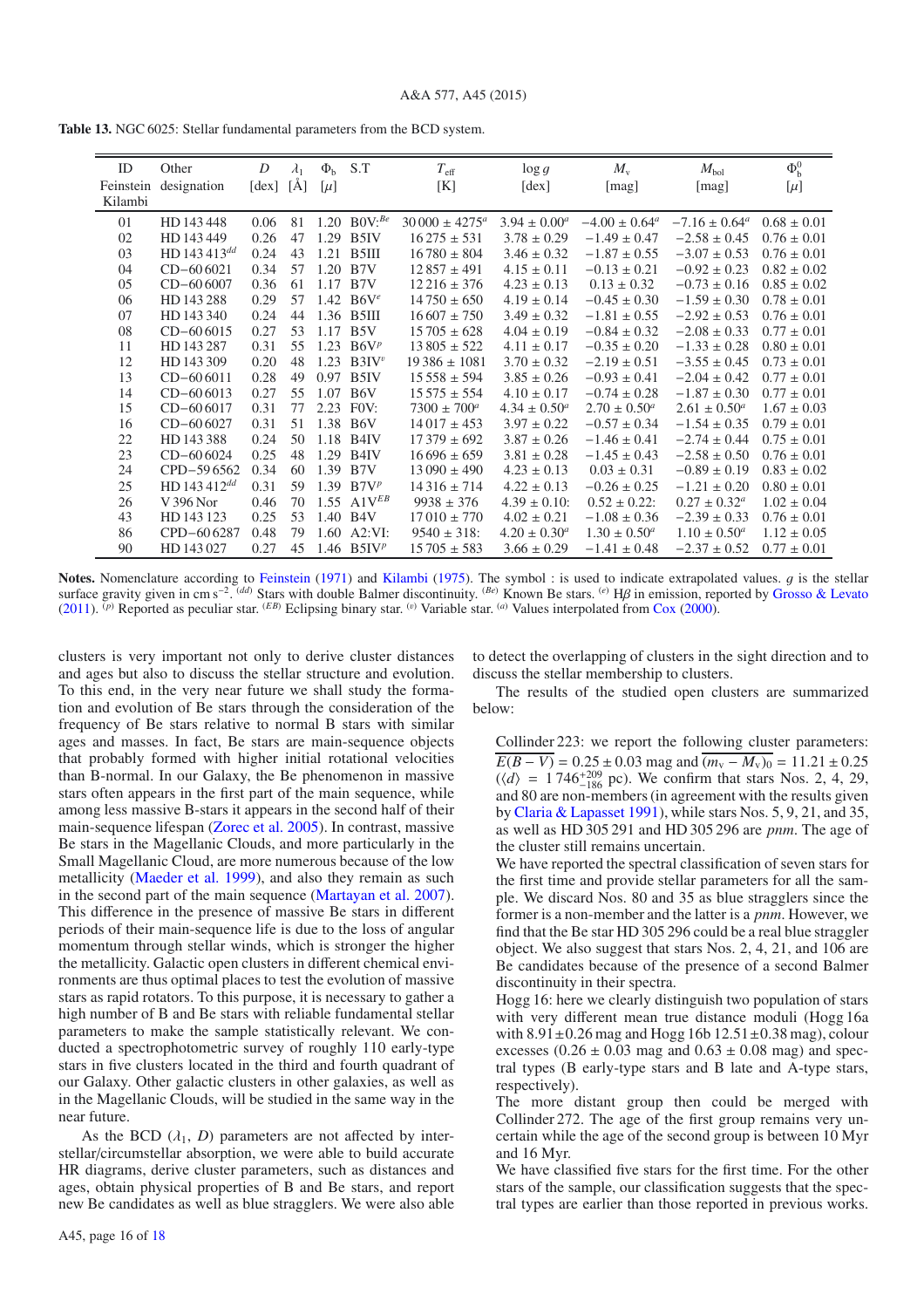**Table 14.** NGC 6025: Physical parameters and distance to stars.

| ID<br>Feinstein<br>Kilambi | Other<br>designation     | $m_{v}$<br>[mag] | $E(B-V)$        | $(m_{v} - M_{v})_{0}$<br>[mag] | $\boldsymbol{d}$<br>[pc] | $\log L$<br>$[\mathcal{L}_\odot]$ | $\boldsymbol{M}$<br>$[M_{\odot}]$ | Age<br>[Myr]  |
|----------------------------|--------------------------|------------------|-----------------|--------------------------------|--------------------------|-----------------------------------|-----------------------------------|---------------|
| 01                         | HD 143448                | 7.30             | $0.35 \pm 0.01$ | $10.22 \pm 0.6$                | $1104 \pm 330$           | $4.76 \pm 0.26$                   | $17.77 \pm 3.28$                  | $7 \pm 2$     |
| 02                         | HD 143 449               | 8.11             | $0.36 \pm 0.01$ | $8.48 \pm 0.5$                 | $496 \pm 108$            | $2.93 \pm 0.18$                   | $5.56 \pm 0.61$                   | $53 \pm 7$    |
| 03                         | HD 143 413 <sup>dd</sup> | 8.42             | $0.31 \pm 0.01$ | $9.34 \pm 0.6$                 | $737 \pm 190$            | $3.12 \pm 0.21$                   | $6.77 \pm 1.46$                   | $44 \pm 12$   |
| 04                         | $CD - 606021$            | 9.73             | $0.26 \pm 0.01$ | $9.05 \pm 0.2$                 | $647 \pm 63$             | $2.26 \pm 0.09$                   | $3.47 \pm 0.15$                   | $107 \pm 34$  |
| 05                         | $CD - 606007$            | 10.23            | $0.24 \pm 0.02$ | $9.35 \pm 0.3$                 | $742 \pm 111$            | $2.19 \pm 0.06$                   | $3.19 \pm 0.18$                   | $113 \pm 60$  |
| 06                         | HD 143 288               | 8.96             | $0.44 \pm 0.01$ | $8.06 \pm 0.3$                 | $409 \pm 57$             | $2.53 \pm 0.12$                   | $4.16 \pm 0.22$                   | $53 \pm 28$   |
| 07                         | HD 143 340               | 8.05             | $0.41 \pm 0.01$ | $8.59 \pm 0.5$                 | $523 \pm 134$            | $3.06 \pm 0.21$                   | $6.53 \pm 1.36$                   | $46 \pm 12$   |
| 08                         | $CD - 606015$            | 8.86             | $0.27 \pm 0.01$ | $8.86 \pm 0.3$                 | $592 \pm 87$             | $2.73 \pm 0.13$                   | $4.80 \pm 0.31$                   | $54 \pm 16$   |
| 11                         | HD 143 287               | 8.34             | $0.32 \pm 0.01$ | $7.69 \pm 0.2^{nm}$            | $345 \pm 32$             | $2.43 \pm 0.11$                   | $3.88 \pm 0.21$                   | $82 \pm 29$   |
| 12                         | HD 143 309               | 9.30             | $0.34 \pm 0.01$ | $10.44 \pm 0.5^{pnm}$          | $1227 \pm 291$           | $3.32 \pm 0.18$                   | $7.54 \pm 1.19$                   | $27 \pm 7$    |
| 13                         | $CD - 606011$            | 9.62             | $0.13 \pm 0.01$ | $10.13 \pm 0.4$                | $1062 \pm 203$           | $2.71 \pm 0.17$                   | $4.98 \pm 0.51$                   | $59 \pm 13$   |
| 14                         | $CD - 606013$            | 9.85             | $0.22 \pm 0.01$ | $9.90 \pm 0.3$                 | $953 \pm 123$            | $2.64 \pm 0.12$                   | $4.60 \pm 0.26$                   | $49 \pm 19$   |
| 15                         | $CD - 606017$            | 9.63             | $0.93 \pm 0.02$ | $7.57 \pm 0.2^{nm}$            | $327 \pm 24$             | $0.85 \pm 0.20$                   | $1.51 \pm 0.24$                   | $782 \pm 785$ |
| 16                         | $CD - 606027$            | 9.88             | $0.40 \pm 0.01$ | $9.20 \pm 0.3$                 | $692 \pm 109$            | $2.51 \pm 0.14$                   | $4.17 \pm 0.31$                   | $89 \pm 14$   |
| 22                         | HD 143 388               | 9.15             | $0.29 \pm 0.01$ | $9.71 \pm 0.4$                 | $873 \pm 165$            | $2.99 \pm 0.18$                   | $5.90 \pm 0.59$                   | $39 \pm 10$   |
| 23                         | $CD - 606024$            | 10.59            | $0.36 \pm 0.01$ | $10.92 \pm 0.4^{nm}$           | $1526 \pm 304$           | $2.93 \pm 0.20$                   | $5.67 \pm 0.63$                   | $46 \pm 10$   |
| 24                         | CPD-596562               | 10.06            | $0.38 \pm 0.01$ | $8.85 \pm 0.3$                 | $588 \pm 83$             | $2.25 \pm 0.08$                   | $3.45 \pm 0.17$                   | $78 \pm 44$   |
| 25                         | HD 143 412 <sup>dd</sup> | 9.70             | $0.40 \pm 0.01$ | $8.72 \pm 0.3$                 | $555 \pm 64$             | $2.38 \pm 0.08$                   | $3.85 \pm 0.36$                   | $48 \pm 32$   |
| 26                         | V 396 Nor                | 9.31             | $0.36 \pm 0.03$ | $7.67 \pm 0.2^{nm}$            | $342 \pm 35$             | $1.79 \pm 0.13$                   | $2.36 \pm 0.25$                   | $181 \pm 174$ |
| 43                         | HD 143 123               | 9.34             | $0.44 \pm 0.01$ | $9.06 \pm 0.4$                 | $648 \pm 107$            | $2.85 \pm 0.13$                   | $5.35 \pm 0.62$                   | $37 \pm 15$   |
| 86                         | CPD-606287               | 10.70            | $0.33 \pm 0.03$ | $8.38 \pm 0.5$                 | $474 \pm 110$            | $1.46 \pm 0.20$                   | $2.19 \pm 0.28$                   | $264 \pm 174$ |
| 90                         | HD 143 027               | 10.27            | $0.47 \pm 0.01$ | $10.23 \pm 0.5$                | $1110 \pm 248$           | $2.84 \pm 0.21$                   | $5.48 \pm 0.78$                   | $58 \pm 11$   |

Notes.  $m_v$  values obtained from SIMBAD database. (*dd*) Stars with double Balmer discontinuity. (*nm*) Non-member stars. (*pnm*) Probable non-member stars.

Among the known population of Be stars in Hogg 16, two of them (Nos. 3 and 68) show a second Balmer jump.

NGC 2645: this is a young open cluster (<14 Myr) located in a high reddening region,  $\overline{E(B-V)} = 0.58 \pm 0.05$  mag, with a mean true distance modulus of 12.18 ± 0.30 mag with a mean true distance modulus of  $12.18 \pm 0.30$  mag<br>(*d* = 2726<sup>+407</sup> pc). We have determined the spectral clas-<br>*i*f satisfaction  $\frac{354}{9}$  pc than for the first time and find a name Da sification of five stars for the first time and find a new Be field candidate, star No. 51. We show that the star Nos. 1, 51, 55, 56, 72, and HD 74 180 are non-members.

NGC 3114: stars of this cluster are characterized by an anomalous colour gradient. To explain this result, we considered several possible scenarios and concluded that the Be phenomenon and binarity could account for this anomaly. The mean cluster parameters determined in this work are:  $E(B - V) = 0.10 \pm 0.01$  mag and  $(m_v - M_v)_0 = 9.20 \pm 0.15$  mag (which corresponds to a  $(d) = 694^{+49}$  pc) 0.15 mag (which corresponds to a  $\langle d \rangle = 694^{+49}_{-46}$  pc).<br>However owing to the anomalies found in the colour gradi-However, owing to the anomalies found in the colour gradients, the distance could be overestimated. On the basis of our criterion, we find that stars Nos. 4, 33, 66, 105, 132, and 147 are *pnm* and Nos. 9, 100, 102, and 141 are non-members. We are not able to define the cluster age since the region seems to have a mixture of stars with different ages.

We have classified four stars for the first time. The determined spectral types for most of the stars of our sample agree with previous determinations, where possible discrepancies are not higher than two sub-spectral types. In our sample, we distinguish nine stars showing the second Balmer discontinuity, which are then considered Be candidates, namely: Nos. 3, 4, 6, 11, 79, 91, 126, 132, and HD 304 831. Particularly, stars Nos. 3, 4, and 91, which show the second Balmer jump, were reported by González & Lapasset (2001) as line-emission stars. This stars are therefore considered to be confirmed Be stars.

NGC 6025: this is a young open cluster (between 40 Myr and 69 Myr) with a moderated reddening  $(\overline{E(B - V)} = 0.34 \pm 0.02$  mag) located at a true mean distance modulus  $0.34 \pm 0.02$  mag) located at a true mean distance modulus<br>of 9.25 + 0.17 mag  $((d) = 709^{+57}$  pc) Our HR diagram of  $9.25 \pm 0.17$  mag ( $\langle d \rangle = 709^{+57}_{-53}$  pc). Our HR diagram<br>shows a lack of stars with  $M_{\text{bol}}$  between 0 and 1 mag but shows a lack of stars with  $M_{bol}$  between 0 and 1 mag, but to confirm the existence of the gap (reported by Mermilliod 1981; Kilambi 1975) we need more observations. According to our criterion of membership determination, we consider that stars Nos. 11, 15, 23, and 26 are non-members and the star No. 12 is a *pnm*.

Stars Nos. 3 and 25 are Be candidates since they show a second Balmer discontinuity.

Finally, we want to stress the presence of detached stars from the main sequence towards lower temperatures or high luminosities in the HR diagrams of Collinder 223 and NGC 3114. This bump is originated by late B-type stars with  $M_{bol}$  between  $-1$  mag and 1 mag. The origin of this bump could be related to the underestimation of the reddening produced by the anomalous spectral gradient of the stars, rapid stellar rotation that induces the GDE, binary-related effects, and/or tidal interactions with nearby clusters. Hence, further investigations of the incidence of binarity in clusters and the effect of the stellar rotation on the emerging radiation should be carried out.

*Acknowledgements.* We would like to thank our anonymous referee for his/her valuable comments and suggestions. This research has made use of the SIMBAD database, operated at CDS, Strasbourg, France, and WEBDA database, operated at the Department of Theoretical Physics and Astrophysics of the Masaryk University. L.C. thanks financial support from the Agencia de Promoción Científica y Tecnológica (Préstamo BID PICT 2011/0885), CONICET (PIP 0300), and the Universidad Nacional de La Plata (Programa de Incentivos G11/109), Argentina.